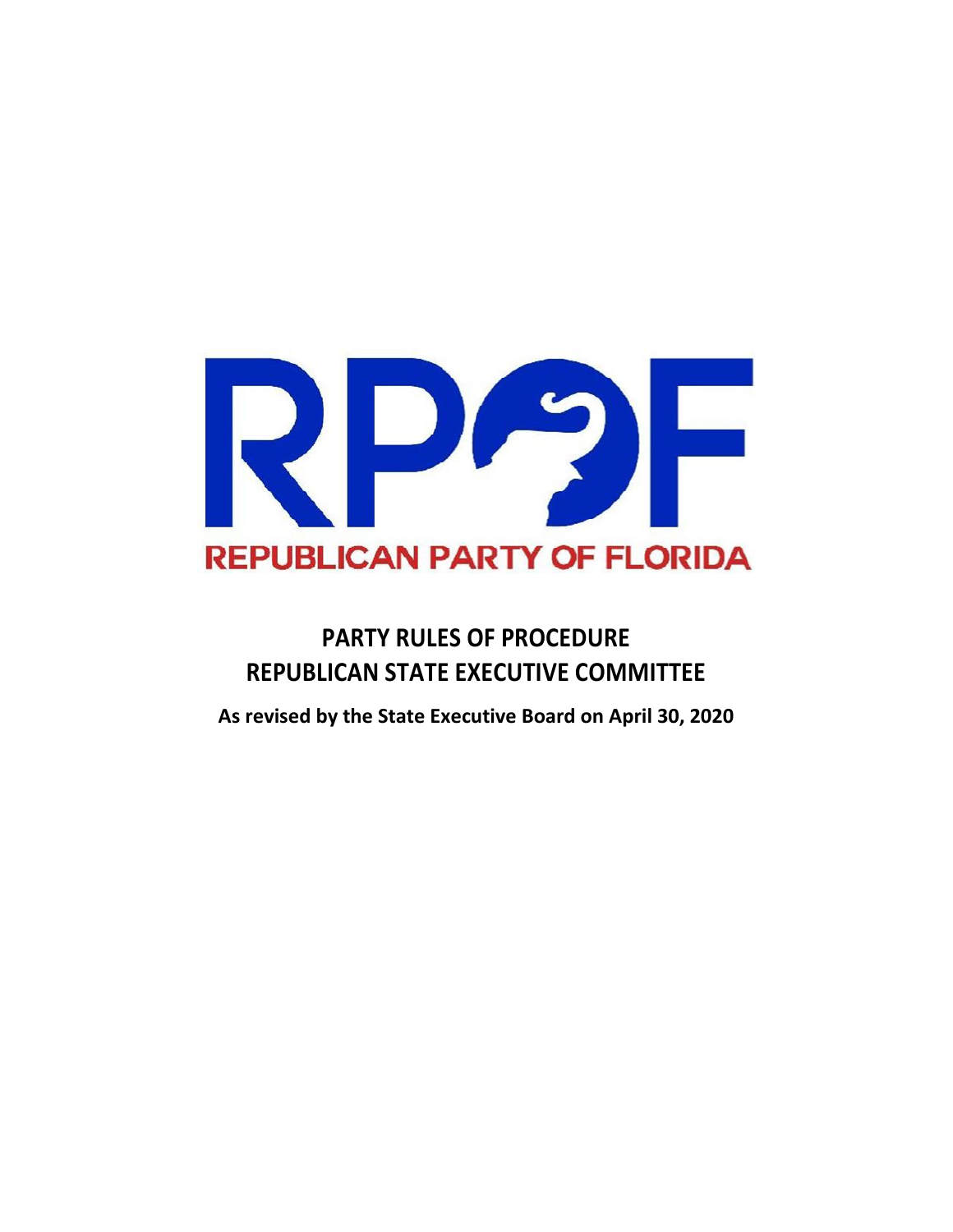#### **TABLE OF CONTENTS**

#### **Page**

| RULE 10 - Selection of Delegates and Alternate Delegates to the Republican National |  |
|-------------------------------------------------------------------------------------|--|
|                                                                                     |  |
| RULE 11 - Election of State Committeemen and Women; Role and Responsibilities 10    |  |
|                                                                                     |  |
|                                                                                     |  |
|                                                                                     |  |
|                                                                                     |  |
|                                                                                     |  |
| RULE 17 - Republican Party of Florida Chairman and Employees' Salaries 13           |  |
| RULE 18 - Committees and Caucuses of the Republican Party of Florida  14            |  |
|                                                                                     |  |
|                                                                                     |  |
|                                                                                     |  |
|                                                                                     |  |
|                                                                                     |  |
|                                                                                     |  |
|                                                                                     |  |
|                                                                                     |  |
|                                                                                     |  |
|                                                                                     |  |
|                                                                                     |  |
|                                                                                     |  |
|                                                                                     |  |
| RULE 32 - Meetings via Electronic Means during Declared State of Emergency  23      |  |
| APPENDIX A REPUBLICAN PARTY OF FLORIDA WHISTLEBLOWER POLICY  24                     |  |

With respect to this document, whenever the singular or plural number or masculine or feminine or neutral gender is used herein it shall equally include the others as the context may require.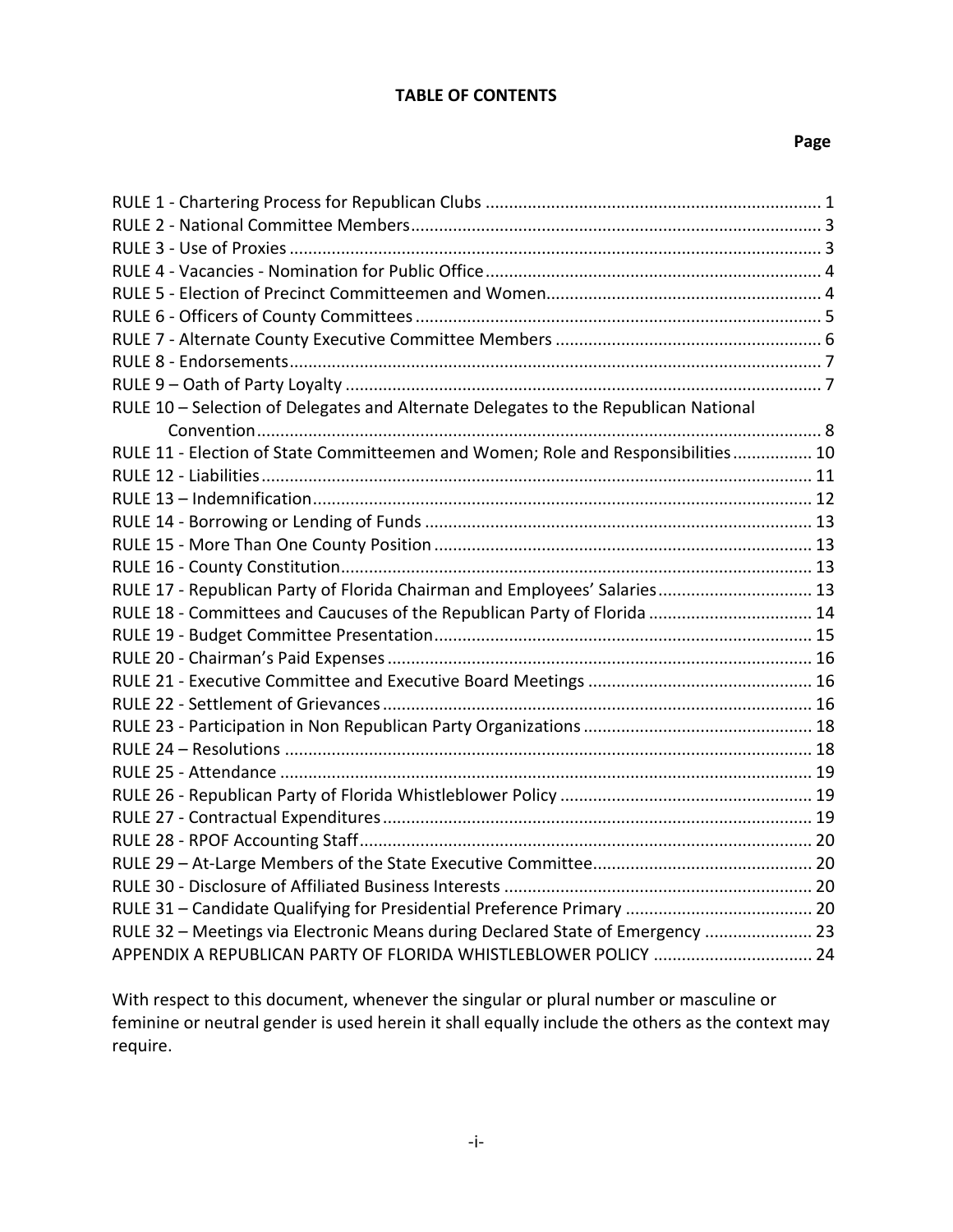## **PARTY RULES OF PROCEDURE**

### **RULE 1 - Chartering Process for Republican Clubs**

#### A. *Restrictions on Use of the Name, Abbreviations, and Symbols of the Republican Party*

No person or group of persons may use the name, abbreviations, or symbols of the Republican Party in connection with any club, group, association, or organization of any kind unless approval and permission have been given by the Republican Party of Florida in the form of a written charter issued under this Rule. This Rule does not apply to county Republican Executive Committees, to Republican Affiliated Party Committees, to organizations that are chartered by the Republican National Committee, or to organizations using the name, abbreviations, or symbols of the Republican Party that have been in existence and organized on a statewide basis for a period of ten years.

#### B. *Conditional Chartering Process for New Republican Clubs*

Any non-chartered club, group, association, or organization seeking a charter under this Rule may submit a conditional charter application including the written approval of a majority of the following Republican Party officials from the county or counties in which it is organized (including at least one such official in each county in which it is organized): County Chairman, State Committeeman, State Committeewoman. Applicants organized on a statewide basis need not obtain the written approval of the Republican Party officials in each county, but will instead require the approval of the Executive Board of the Republican Party of Florida. Upon the approval of the Chairman of the Republican Party of Florida, a conditional charter will be issued to the applicant. Each conditional charter expires on March 31 of the calendar year after the year in which it is issued. A conditional charter may be revoked at any time, without notice, and for any reason in the sole discretion of the Chairman of the Republican Party of Florida. An organization that has received a conditional charter may apply for a general charter through the general charter renewal process provided in this Rule. A conditional charter may be renewed for an additional one-year period or converted to a general charter in the sole discretion of the Chairman of the Republican Party of Florida in consultation with the applicable County Republican Executive Committee officials.

#### C. *Renewal and Revocation of General Charters for Existing Republican Clubs*

(1) All general charters issued by the Republican Party of Florida expire on March 31 of each odd-numbered year unless renewed as provided in this Rule. On or before February 1 in each odd-numbered year, the Republican Party of Florida will send charter renewal information, requirements, and instructions to each chartered club, group, association, or organization with a copy to the applicable Republican State Executive Committee Members. On or before March 15, any club wishing to renew its charter must submit a general charter renewal application including the written approval of a majority of the following Republican Party officials from the county or counties in which it is organized (including at least one such official in each county in which it is organized): County Chairman,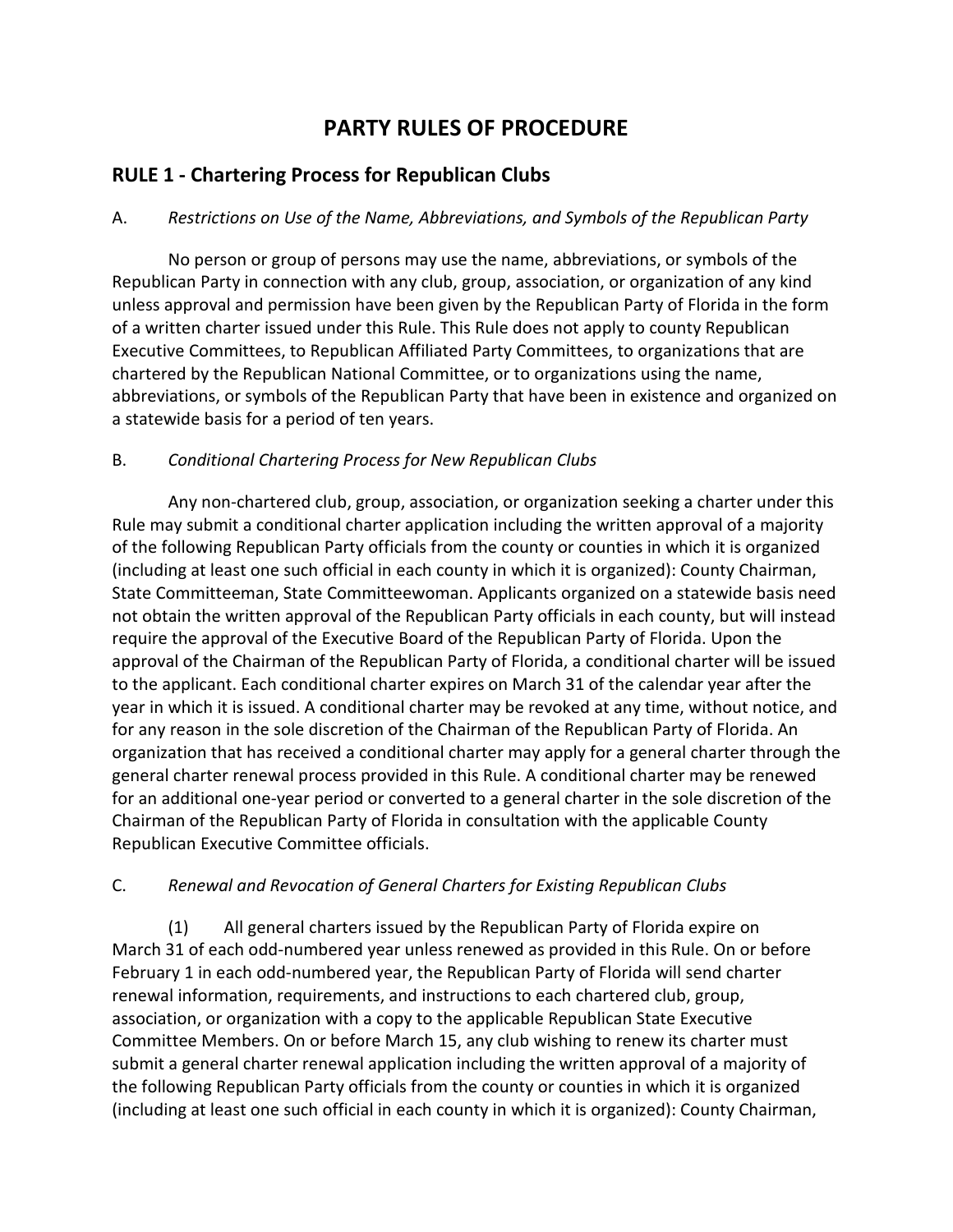State Committeeman, State Committeewoman. Upon the approval of the Chairman of the Republican Party of Florida, a new general charter will be issued to the applicant.

(2) Any club, group, association, or organization that has been chartered and in good standing for a period of ten continuous years is exempt from the renewal application process provided in subsection (C)(1) and may receive an expedited renewal of its charter upon the approval of the Chairman of the Republican Party of Florida and one State Executive Committee member from each county in which it is organized.

(3) The Chairman of the Republican Party of Florida, in consultation with the applicable County Republican Executive Committee officials, may revoke any general charter for good cause shown. Failure to comply with the requirements of this Rule constitutes good cause for revocation of a general charter.

(4) The decision to revoke or not to renew a general charter may be appealed to the Republican Party of Florida as prescribed in this Rule. Any chartered club, group, association, or organization wishing to appeal a revocation or non-renewal of its general charter must submit a Notice identifying in detail the basis of its appeal within 90 days after it receives the decision to revoke or not to renew the charter. The Grievance Committee shall review all Notices of Appeal and may call for a response from any State Executive Committee members who supported the revocation of non-renewal of the general charter.

After considering the appeal, the Grievance Committee shall either: a) affirm the revocation or non-renewal (in which case there shall be no further appeal); or b) recommend to the Executive Board of the Republican Party that the revocation or non-renewal be overturned. After considering the Grievance Committee's recommendation and the merits of the appeal, the Executive Board of the Republican Party of Florida may restore and renew a general charter or revert the general charter to a conditional charter. The decision of the Executive Board is final and is not subject to further appeal in any forum.

### D. *Restrictions on Activities by Chartered Republican Clubs*

Chartered Republican clubs must conduct their affairs in compliance with applicable state and federal election and campaign finance laws. No chartered club, group, association, or organization may adopt by-laws that are inconsistent with state or federal law, the Constitution or Party Rules of Procedure of the Republican State Executive Committee, or the Republican Party of Florida County Model Constitution. No chartered club, group, association, or organization may participate in intra-party differences, nor may it, in its official capacity as a chartered organization, support the nomination of one Republican candidate over another unless the Republican Party has voted to endorse that candidate under Rule 8. No chartered club, group, association, or organization may invite a non-Republican to be a guest speaker at an official meeting or function without the approval of the Chairman of the County Republican Executive Committee.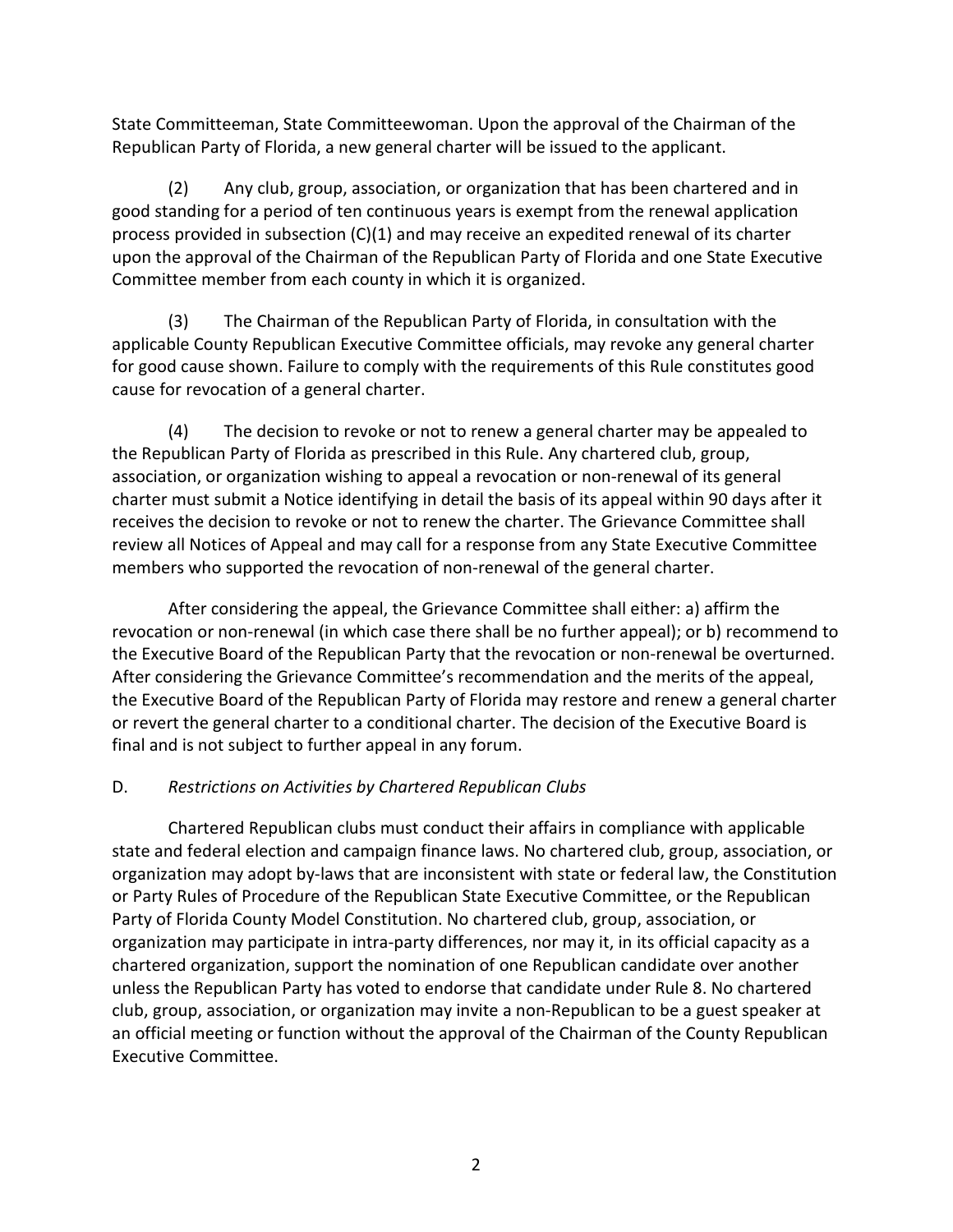## **RULE 2 - National Committee Members**

A. (1) There shall be elected by the State Executive Committee a National Committeeman and National Committeewoman to be designated the nominees from the state of Florida to serve on the Republican National Committee. The election shall be held at the Annual meeting of the State Executive Committee in each year of a presidential general election, at least fifteen (15) days prior to the presidential nominating convention of the Republican Party.

(2) The State Chairman shall conduct the election. Candidates shall be registered Republicans in the state of Florida and shall be nominated from the floor at the time of the election. Voting shall be by written secret ballot.

B. In the event of a vacancy in the office of National Committeeman or National Committeewoman, such vacancy shall be filled by a majority vote of the members of the State Executive Board at a duly called meeting, and the person so elected shall serve until the next annual meeting of the State RPOF Executive Committee, and provided that the term of that office shall not have expired, such vacancy shall be filled by a majority vote of the State RPOF Executive committee as provided in this Rule, and the person so elected shall serve the remainder of the term of that office.

C. The National Committeeman and National Committeewoman shall be reimbursed for party-related reimbursable travel expenses incurred up to the budgetary authority set by the State Executive Board, including transportation, mileage, lodging, and meals. Requests for reimbursement shall be submitted, reviewed, and approved in the same manner as requests for reimbursement by the RPOF Chairman under Rule 20.

## **RULE 3 - Use of Proxies**

A. Proxy voting is not permissible at any meeting held under the authority of the Executive Committee of the Republican Party of Florida, County Republican Committees, or Clubs chartered under Rule 1 above, except for purposes of amending the Constitution of the Republican Party of Florida as authorized in Article IX, Section 4 of that document. A proxy form approved by the General Counsel to the Republican Party of Florida shall be circulated to all State Committee members at the time proposed amendments to the Constitution of the RPOF are circulated pursuant to Art. XIII of the Constitution of the RPOF.

B. When the use of proxies is permitted, the holder of a valid proxy shall be in writing and held by a person who shall be a member of the Republican Executive Committee of Florida. The State RPOF Executive Committee member who attends by proxy is counted as present for purposes of determining whether or not there is a quorum.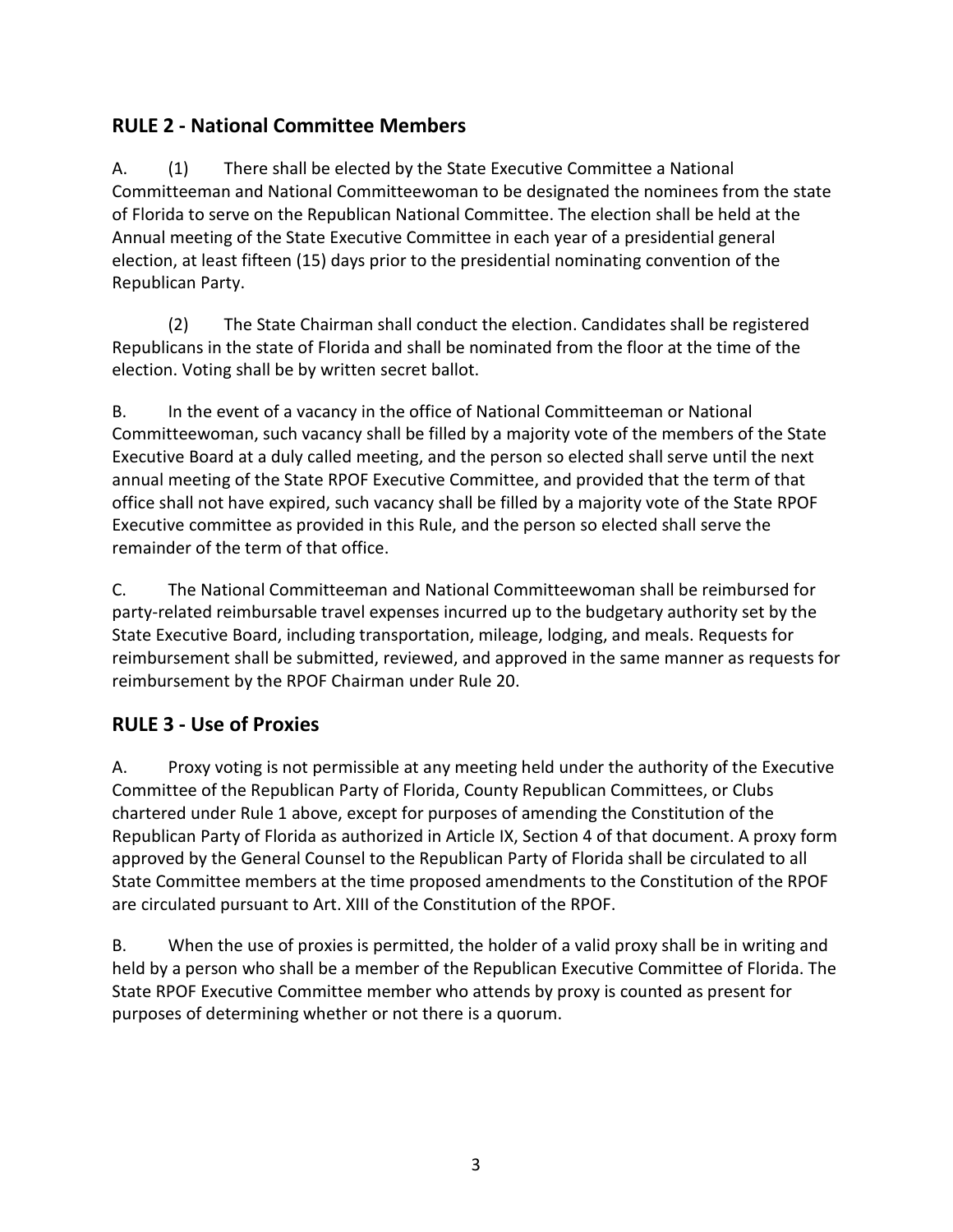## **RULE 4 - Vacancies - Nomination for Public Office**

The following procedure shall be used to fill vacancies in nominations as provided by this section.

A. County Office: Vacancy in nomination in a county office shall be filled by majority vote of a quorum present at the duly called meeting of the County Executive Committee as per Florida Statutes, Section 100.111.

B. District Office (Any office which crosses county lines and includes parts of more than one county): Vacancy in nomination in a state or federal district office shall be filled by a majority vote of a quorum present (proxies shall not be allowed) at the duly called meeting of the members of the State Executive Committee and County Chairmen from the counties comprising the area involving the district office, which vote shall be cast proportionately to each county's percentage of the total Republican party registration within the election district and allocated equally to each voting member present, providing that no county's total vote shall exceed the allocated percentage for that county. For the purpose of this rule, party registration shall be based on the data available at the date of the last closing of the books of the Florida Secretary of State. District vice-chairmen from the districts involved may attend and act in an ex-officio capacity without vote.

C. Statewide Office: Vacancy in nomination in a statewide office shall be filled by a majority vote of a quorum present at the duly called meeting of the members of the State Executive Board of the Republican Party of Florida.

## **RULE 5 - Election of Precinct Committeemen and Women**

A. (1) Each precinct within each county shall, except as otherwise provided in this rule, the party constitution, or state law, elect one man, who is a registered Republican, and one woman, who is a registered Republican, to serve as Precinct Committeeman and Precinct Committeewoman. However, any precinct with a total registration equal to or greater than 1000 registered voters shall be entitled to an additional Precinct Committeeman and Precinct Committeewoman for every increment of 1000 registered voters in the precinct, who shall serve for the full term of the office regardless of change in precinct population.

(2) The number of registered voters shall be determined at or just prior to the commencement of the qualifying period for such office as shown by the most recent voter registration records of the Supervisor of Elections in such County. At any time thereafter, should the number of registered voters increase so as to exceed 1000 voters, the County Executive Committee shall elect one additional Precinct Committeeman and Precinct Committeewoman in accordance with the procedures set forth below for the filling of vacancies and who shall serve until the commencement of the term of his or her successor, if any.

B. In counties divided into 40 or more precincts, the State Executive Committee may adopt a district unit of representation for such county Executive Committees. Upon adoption of a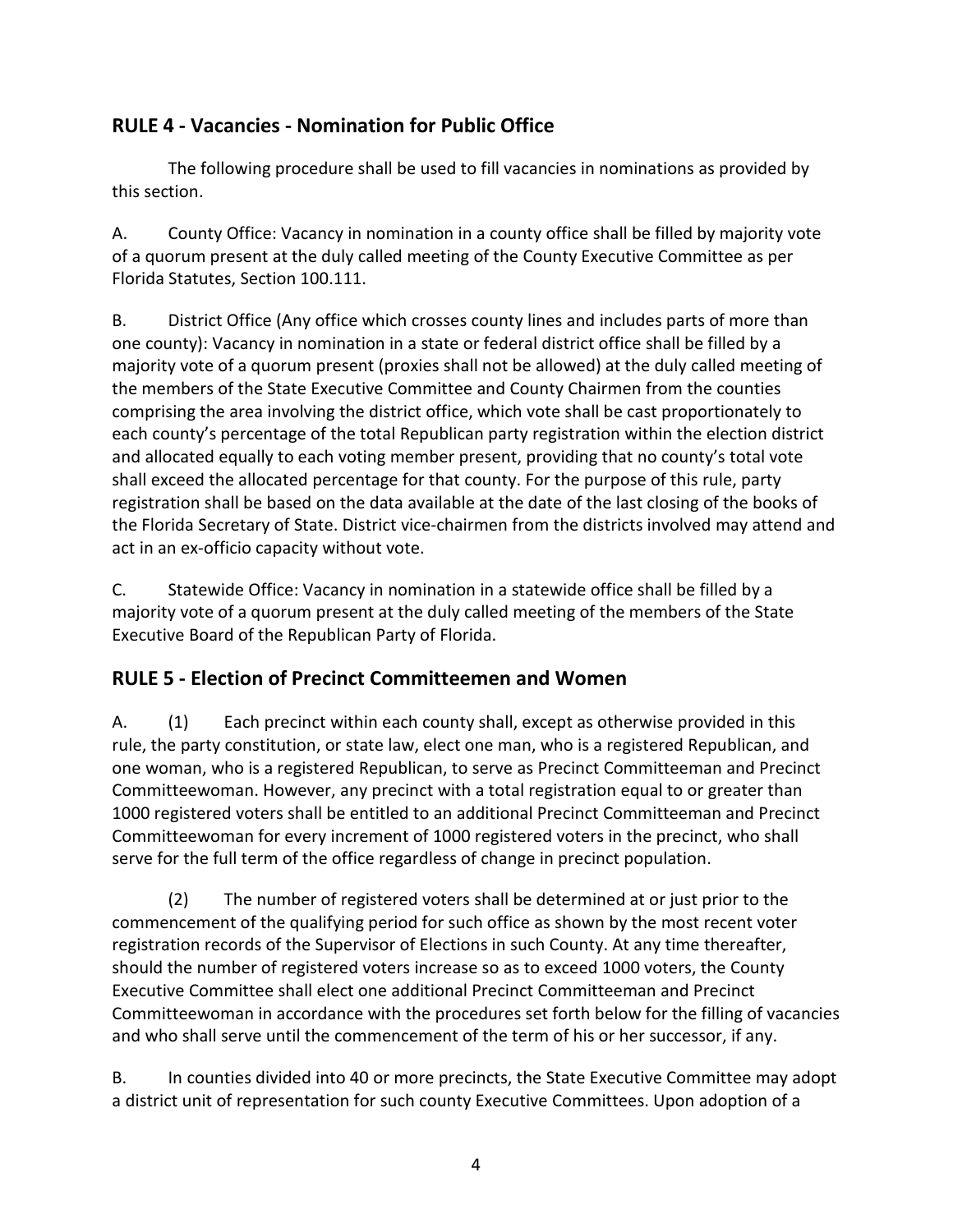district unit of representation, the State Executive Committee shall request the supervisor of elections of that county, with approval of the Board of County Commissioners, to provide for an appropriate number of election districts as nearly equal in number of registered voters as possible. Where the district unit of representation has been adopted, district representatives shall be elected in the same manner as Precinct Committeemen and Committeewomen, and shall serve in place of precinct men and women.

C. The Precinct Committeemen and women or the district men and women elected in accordance with this rule shall constitute the County Executive Committee. Pursuant to the party constitution, and Florida Statutes, the State Committeeman and State Committeewoman, and all members of the Florida legislature who are residents of the county and members of the Republican Party, shall be voting members of the County Executive Committee. County Executive Committees shall not extend voting membership status to any other individuals. Each member of the committee shall be entitled to one vote.

D. Pursuant to Florida Statutes 103.091(5), in the event no county committeeman or committeewoman is elected or a vacancy occurs from any other cause in the County Executive Committee, the vacancy shall be filled by a majority vote of those present at a regular meeting at which a quorum is present. Such vacancy shall be filled by a qualified member of the political party residing in the district where the vacancy occurred and for the unexpired portion of the term and shall not be deemed a member until the name has been duly recorded with the Supervisor of Elections by the secretary of the County Executive Committee.

E. In accordance with Section 103.091, Florida Statutes, Precinct Committeemen and Precinct Committeewomen shall be elected for four-year terms which shall commence on the first day of the month following each general election (December 1). Within thirty days of the primary election, Precinct Committeemen and Precinct Committeewomen shall sign and file a loyalty oath as prescribed in Rule 9. Failure to file a completed loyalty oath is cause for immediate removal from office.

F. Candidates for Precinct Committeemen and Precinct Committeewomen shall qualify for office in accordance with Section 103.091, Florida Statutes.

G. The outgoing chairman of each County Executive Committee shall hold an organizational meeting of all newly elected precinct committee members and for the purpose of electing officers and said meeting shall take place within 30 days of the date the new members take office.

## **RULE 6 - Officers of County Committees**

A. All officers of a County Executive Committee including but not limited to, the County Chairman, Vice-Chairman, Secretary and Treasurer shall be members of such committee and this rule shall be included as a provision in the county committee's constitution and/or bylaws. All county party executive committee officers shall be elected for a two year term and may hold only one office in the County Executive Committee. Alternate county executive committee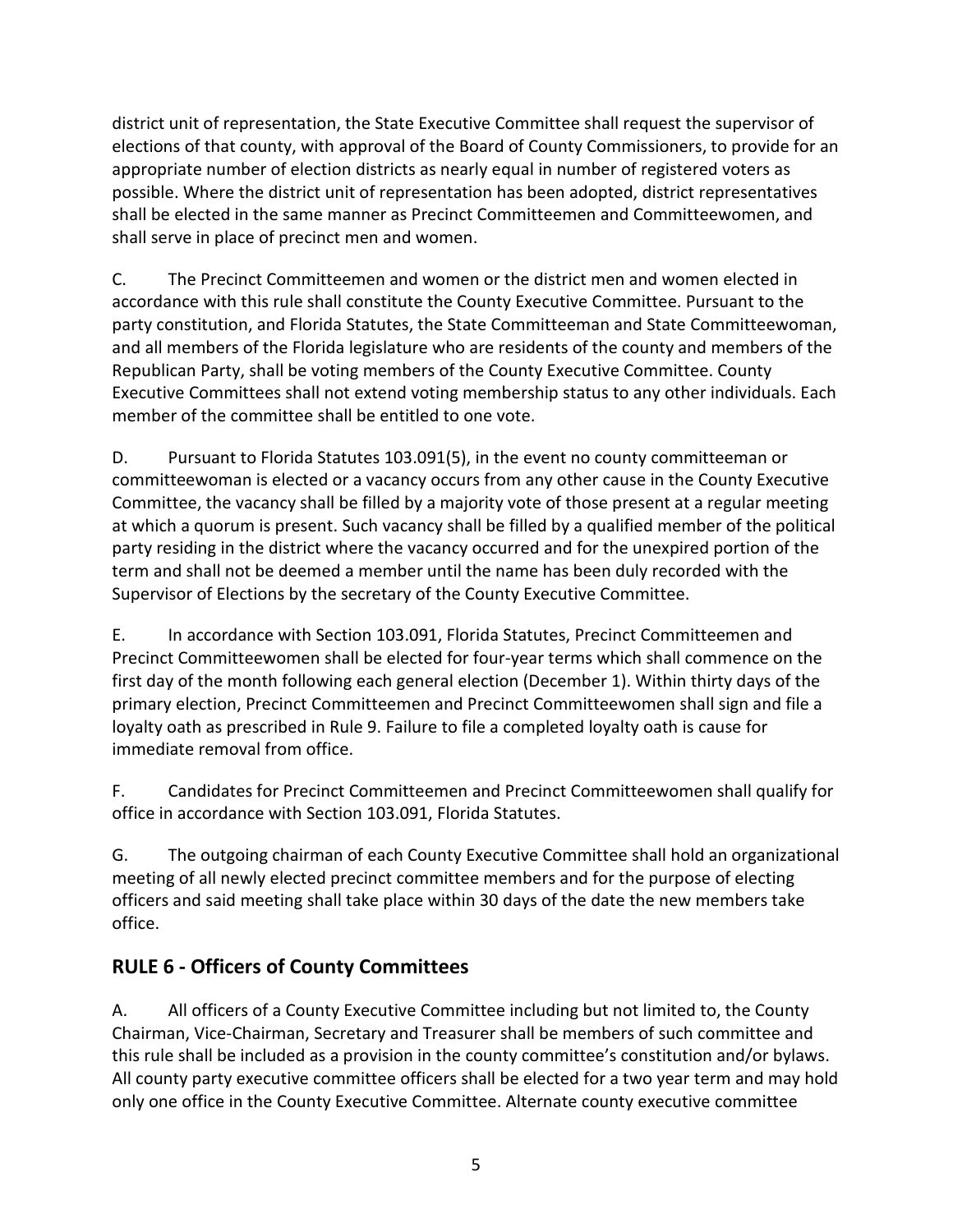members are not eligible to serve as elected officers of the County Executive Committee, unless this rule is waived by the Executive Board of RPOF.

B. Florida Statutes and the Rules of the Republican Party of Florida require that certain items be filed with the Republican Party of Florida by the County Executive Committee. In the event that such filings are not timely made, the Chairman of the Republican Party of Florida shall notify the chairman of the County Executive Committee by registered mail of the delinquency. The chairman shall have thirty (30) days from receipt of such notification to file the appropriate materials. If the filing is not completed within thirty (30) days, the Chairman of the Republican Party of Florida may remove from office the chairman of the County Executive Committee, and that office will devolve to the person in succession as defined by the constitution and/or by-laws of the County Executive Committee. Such person shall, within thirty (30) days, call a meeting for purposes of electing a new Chairman in accordance with the election procedures set forth in the constitution and/or bylaws of the County Executive Committee. If the acting chairman fails to timely call such an election, the Chairman of the Republican Party of Florida may remove the acting Chairman from office. That office will then devolve to the next person in succession as defined by the constitution and/or bylaws of the County Executive Committee.

C. Each County Executive Committee shall meet at least six (6) times during the calendar year, one meeting within each quarter with at least twenty-eight days between each meeting. The meeting shall be called by the Chairman, with notice of the meeting to be sent provided to each member of the executive committee at least ten (10) days prior to the meeting. This shall specifically be the duty of the County Chairman, and in the event that the County Chairman does not call such meetings when due, the State Chairman may remove the County Chairman from office. In such event, the office of county chairman shall devolve to the next person in succession as defined by the constitution and/or bylaws of the County Executive Committee. If the acting Chairman fails to timely call such an election, the Chairman of the Republican Party of Florida may remove the acting chairman from office. The office will then devolve to the next person in succession as defined by the constitution and/or bylaws of the County Executive Committee.

## **RULE 7 - Alternate County Executive Committee Members**

A. All county executive committees may include in their constitutions and/or bylaws a provision allowing alternate county committee members. The following is recommended for such use:

There may be as many alternate county executive committee members as there are duly elected members in each precinct. Alternate members shall have no vote, except in the absence of the member they represent. Each alternate member shall possess the qualifications required of the members represented, shall file the same oath and shall be duly voted upon for membership by the members of the county committee.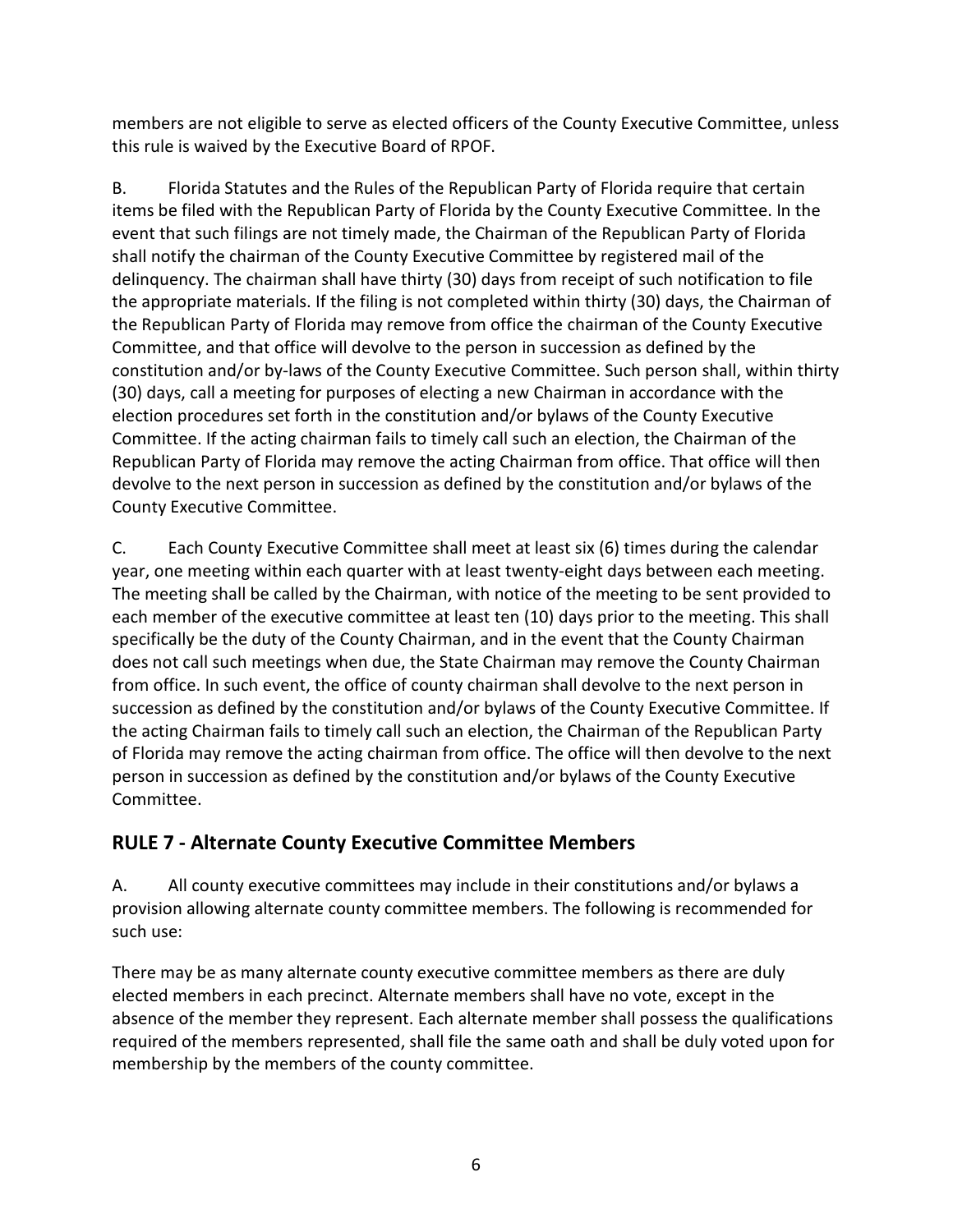### **RULE 8 - Endorsements**

A. The State Executive Committee may endorse, certify, screen, or recommend candidates in contested Republican primaries only upon unanimous approval of the Executive Board and the approval of 60% of the State Executive Committee at a meeting called for that purpose and at which a quorum is present.

B. County Executive Committee may endorse, certify, screen, or recommend a Republican candidate in a contested Republican primary, or a registered Republican in a nonpartisan election (including judicial races where it is legally permissible), or a local Unitary Special/General Election, by either of the two following methods: (1) Upon the affirmative vote of not less than 60% of the County Executive Committee present and voting at a duly called meeting complying with notice requirements set forth below, provided that the number voting to endorse represents a majority of the full committee, or (2) upon the affirmative vote of not less than two-thirds (2/3) of those present and voting at such meeting, provided that a quorum is present at the time the vote is taken. Each announced candidate shall be likewise notified that a vote on endorsement is to be taken and that he or she will be allowed to speak at such meeting in support of or opposition to any proposed endorsement, certification, or recommendation for an office for which he or she is a candidate.

C. There shall be no less than ten days written notice to each member of the Executive Committee of any meeting at which the vote is to be taken. The written notice shall inform each member of the time, date, place of meeting, and that a vote will be taken to endorse, certify, screen or otherwise recommend one or more Republican candidates for nomination for election. A copy of the notice of the meeting shall be mailed by the County Chairman or other appropriate officer to: Republican Party of Florida, P.O. Box 311, Tallahassee, Florida, 32302.

D. A County Republican Executive Committee may not endorse, certify, screen, or recommend a candidate in a contested election for a publicly elected position on a Republican Executive Committee. This provision does not preclude any Republican Executive Committee member from supporting in any manner his or her personal candidate of choice in a contested election for a publicly elected position on a Republican Executive Committee, provided he or she does not express that support with public reference to his or her title or office within the Republican Party of Florida.

## **RULE 9 – Oath of Party Loyalty**

### A. *Form of Party Loyalty Oath*

As a condition of membership on a Republican Executive Committee, each County Republican Executive Committee and State Republican Executive Committee member must sign and file an oath of party loyalty in the following form: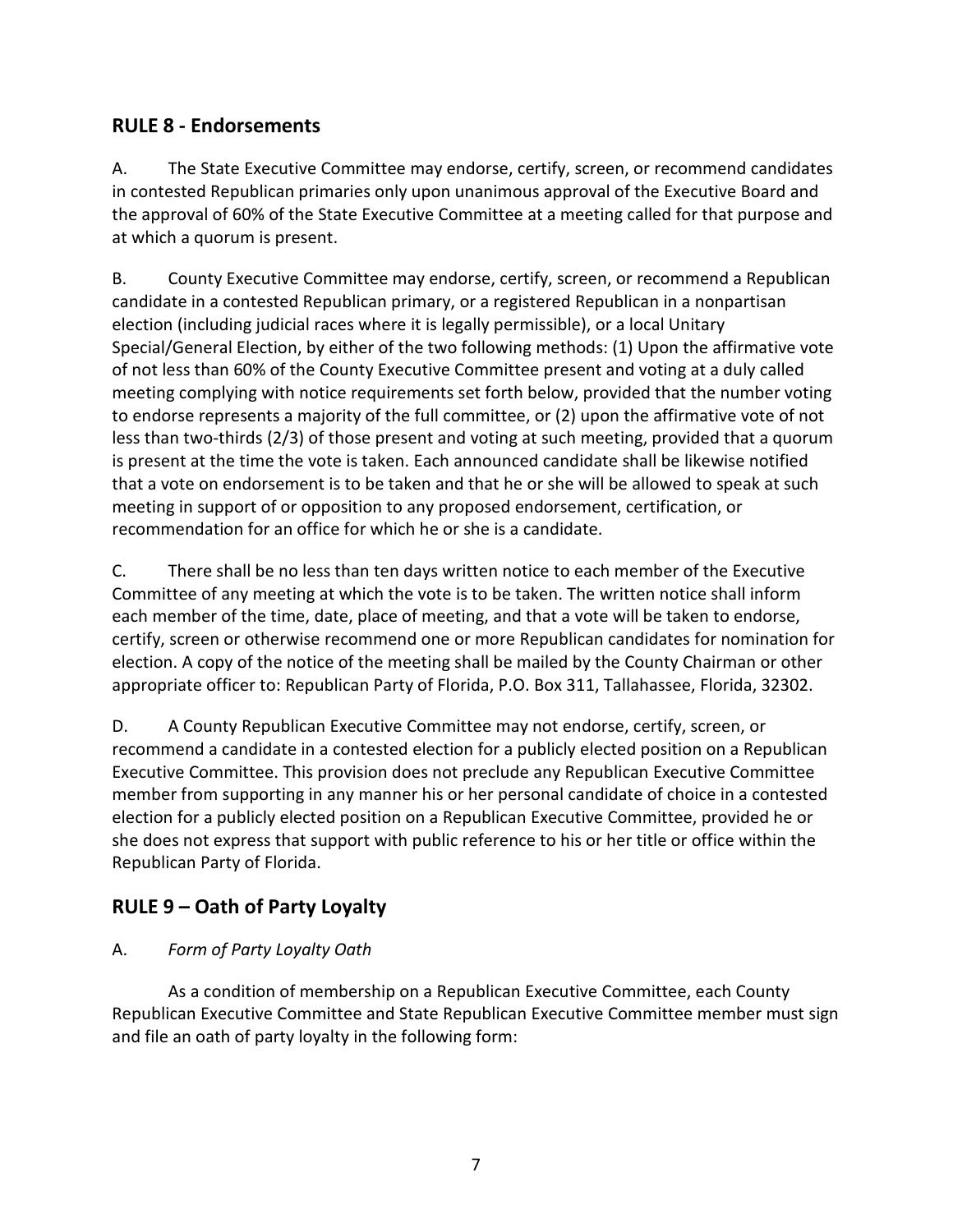*I* swear or affirm that during my term of party office I will not *actively, publicly, or financially support the election of any candidate seeking election against:* 

*(1) The Republican Party's nominee in a partisan unitary, general, or special election that includes a Republican nominee; or* 

*(2) A registered Republican in a non-partisan election, except that this provision does not apply to judicial races under Chapter 105, Florida Statutes.* 

*I further swear or affirm that, in a contested Republican primary election, I will not support the nomination of one Republican candidate over another in my capacity as a Republican Executive Committee member unless the Executive Committee has voted to endorse that candidate in accordance with RPOF Rule 8. This provision does not preclude me from supporting in any manner my personal Republican candidate of choice in a contested Republican primary election, provided I do not express such support with public reference to my title or office within the Republican Party of Florida.* 

#### B. *Filing Instructions for Party Loyalty Oath*

Each Republican Executive Committee member required by this Rule to sign a party loyalty oath must file the oath with the Chairman of his or her respective State or County Republican Executive Committee (or the Chairman's designee) no later than 30 days after election to party office. The party loyalty oath shall be witnessed, verified, or notarized.

## **RULE 10 – Selection of Delegates and Alternate Delegates to the Republican National Convention**

A. *Exclusive Method for Selection of Delegates and Alternate Delegates to Republican National Convention* 

All delegates and alternate delegates to the Republican National Convention shall be elected as prescribed by this Rule following the Florida Presidential Preference Primary.

B. *All Delegates and Alternate Delegates Awarded to Statewide Winner of Florida Presidential Preference Primary* 

The Republican presidential candidate receiving the highest number of statewide votes at the Florida Presidential Preference Primary shall be awarded all delegates and alternate delegates to the Republican National Convention. The delegates and alternate delegates shall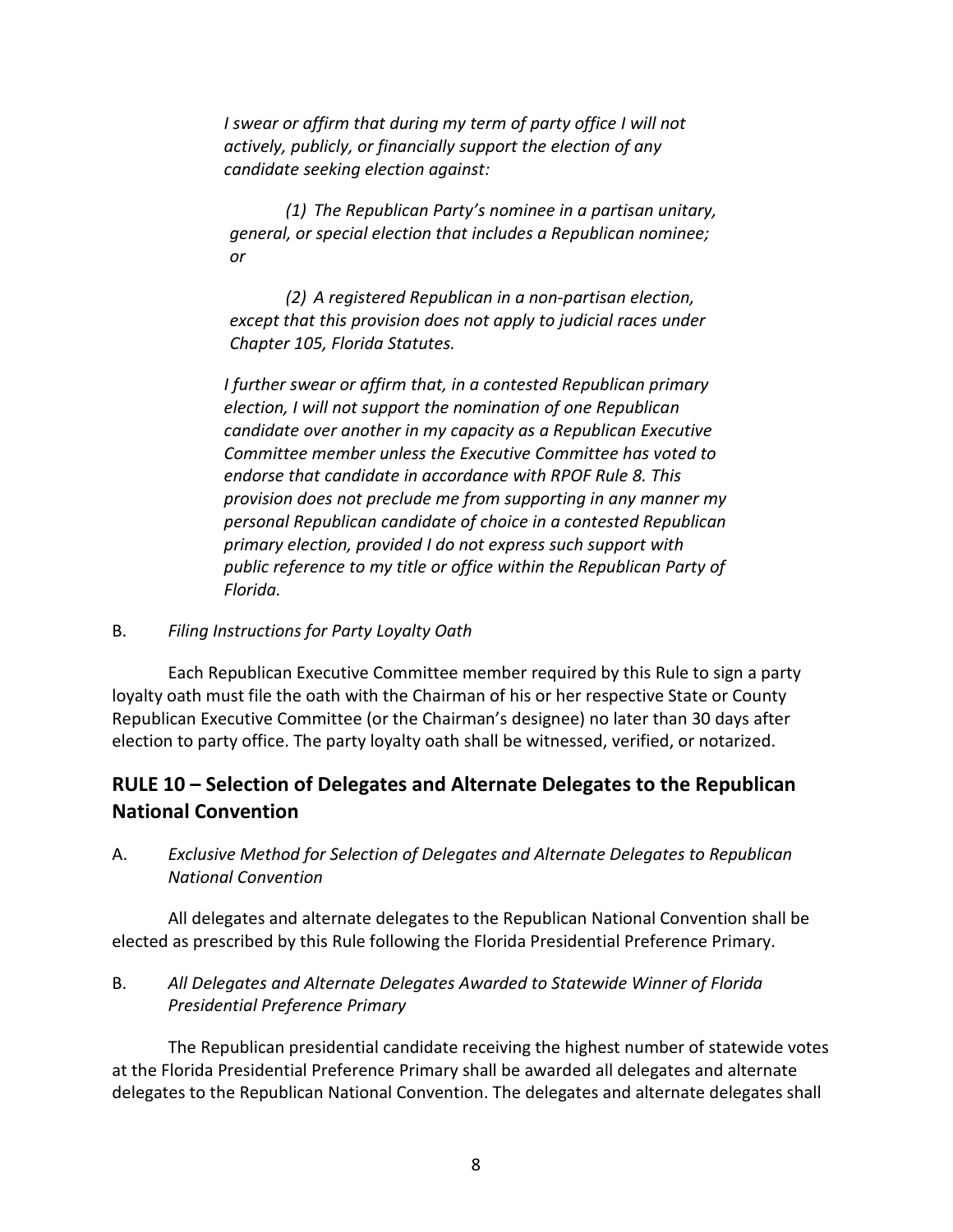be elected as prescribed by Rule 10(D). The Chairman of the Republican Party of Florida, or his or her designee, shall be bound to count and cast all delegate votes for that presidential candidate during the first three convention ballots unless the convention rules state that delegates are bound for more than three ballots. If the candidate to whom the delegate votes are bound releases the delegates or withdraws his or her candidacy, then the delegate votes will not be bound to any candidate. No delegate, other than the Chairman of the Republican Party of Florida, or his or her designee, shall be entitled to cast any vote on his or her own behalf until the fourth convention ballot.

### C. *Submission of Proposed Delegates and Alternate Delegates*

No later than one week after the Florida Presidential Preference Primary, each Republican presidential candidate whose name appeared on the ballot shall submit to the Chairman of the Republican Party of Florida a list of proposed delegates and alternate delegates from among that candidate's supporters to be considered as candidates for election as delegates and alternate delegates. The lists of proposed delegates and alternate delegates shall be distributed by the Chairman of the Republican Party of Florida to Executive Board of the Republican Party of Florida and to the Chairman of each Congressional District Caucus before the election of delegates and alternate delegates.

#### D. *Election of Delegates and Alternate Delegates*

Under the Rules of the Republican Party (as amended), the Republican Party of Florida is entitled to a certain number of delegates and alternate delegates to the Republican National Convention. The Chairman of the Republican Party of Florida, the National Committeeman, and the National Committeewoman shall serve as delegates without alternates. The remaining delegates and alternate delegates shall be elected at a meeting duly called by the Chairman of the Republican Party of Florida no sooner than one week after the Presidential Preference Primary and no later than 45 days before the time set for the meeting of the Republican National Convention. The delegates and alternate delegates shall be elected as follows:

(1) Three delegates and three alternate delegates shall be elected by each of the Congressional District Caucuses (composed of the State Committeemen, State Committeewomen, and County Chairmen representing any county in each Congressional District). Proxy voting is not permitted.

(2) The remaining delegates and alternate delegates shall be elected as Delegates at Large by the Executive Board of the Republican Party of Florida in accordance with the Rules of the Republican Party (as amended).

(3) Each candidate for election as a delegate or alternate delegate must be a legal resident and registered Republican voter of the State of Florida. Each candidate for election as a delegate or alternate delegate from a Congressional District Caucus must additionally be a legal resident of that Congressional District. Before the election of delegates and alternate delegates, each candidate for election as a delegate or alternate delegate shall certify that he or she is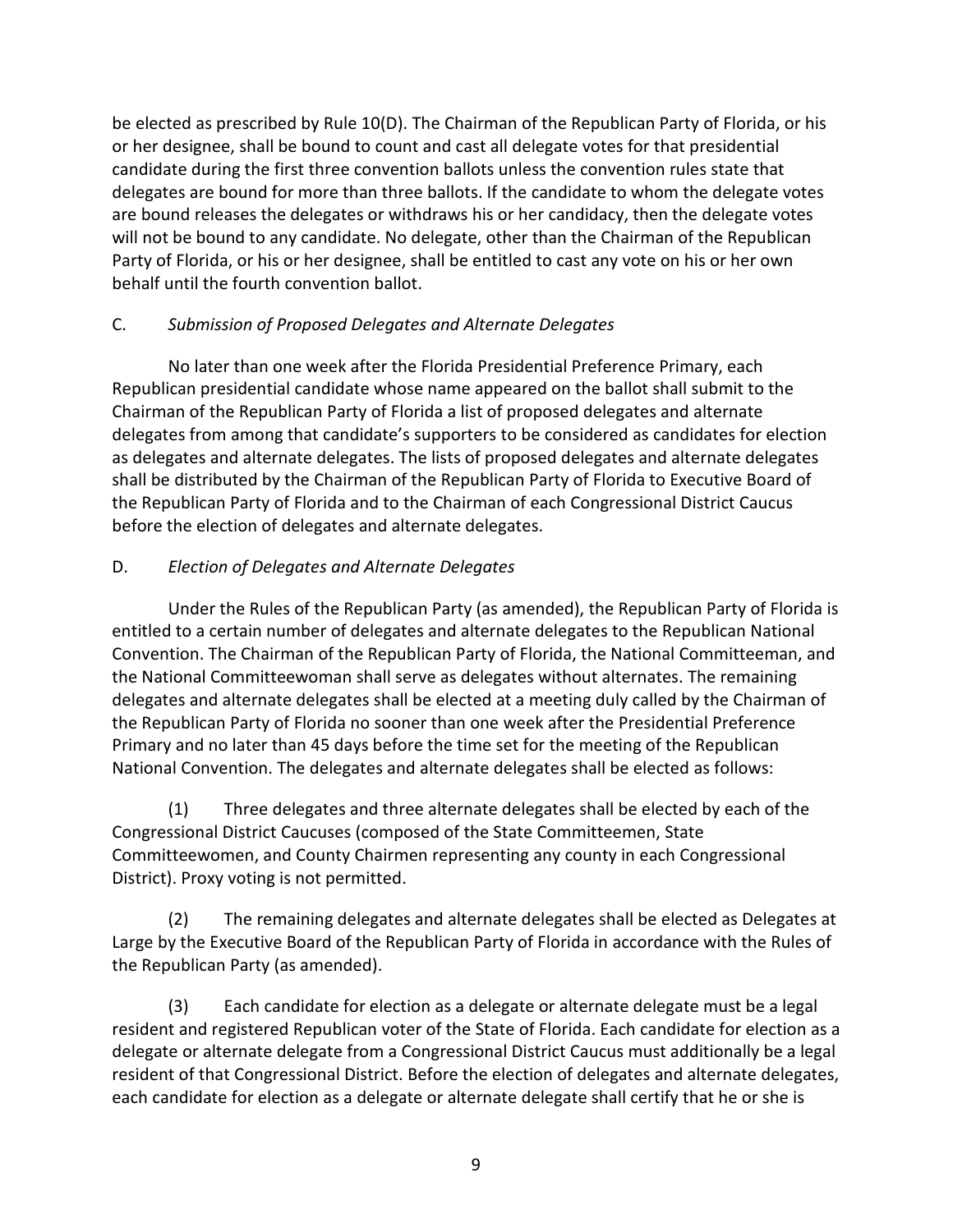duly qualified to serve under this Rule by filing a qualifying oath or affirmation in a form approved by the General Counsel to the Republican Party of Florida.

(4) No more than seven days after the election of delegates and alternate delegates, the Chairman of each Congressional District Caucus shall certify to the Chairman of the Republican Party of Florida the names of each delegate and alternate delegate elected from that Congressional District Caucus. The Chairman and Secretary of the Republican Party of Florida shall certify all delegates and alternate delegates of the Republican Party of Florida and shall file their names and credentials with the Secretary of the Republican National Convention no later than thirty-five days before the time set for the meeting of the national convention.

(5) No candidate for delegate or alternate delegate shall be required to pay an assessment or fee to become a candidate or to serve as the elected delegate or alternate delegate. No candidate for delegate or alternate delegate shall be discriminated against for reasons of sex, race, religion, color, age, national origin or physical disability. As required by the Rules of the Republican Party, the Republican Party of Florida shall endeavor to have equal representation of men and women in its delegation to the Republican National Convention.

### E. *Vacancies in the National Convention Delegation*

If an elected delegate or an alternate delegate is unable to attend the Republican National Convention, the Chairman of the Republican Party of Florida, or his or her designee, shall select his or her replacement. If for any reason the Republican National Convention refuses to seat Florida's elected delegates, all remaining delegates shall be Delegates at Large and shall be selected by the Chairman of the Republican Party of Florida from the original delegation. At least one delegate shall be selected from each Congressional District, with the advice and consent of each Congressional District Caucus Chairman.

## F. *Notice of Delegate Election Procedures*

A copy of this Rule, as adopted, shall be filed with the Department of State within seven days after its adoption and shall become a public record. The Republican Party of Florida shall also publish notice on its website of these delegate election procedures and of the time, place, and manner of the election of delegates and alternate delegates.

## **RULE 11 - Election of State Committeemen and Women; Role and Responsibilities**

A. Each county shall elect one man and one woman to serve as State Committeeman and State Committeewoman from that county. Candidates for State Committeeman and State Committeewoman shall qualify for office in accordance with Section 103.091 Florida Statutes. State Committeemen and State Committeewomen shall be elected for four-year terms which shall commence on the first day of the month following each Presidential general election (December 1). Within thirty days of the primary election, State Committeemen and State Committeewomen shall sign and file a loyalty oath as prescribed in Rule 9. Failure to file a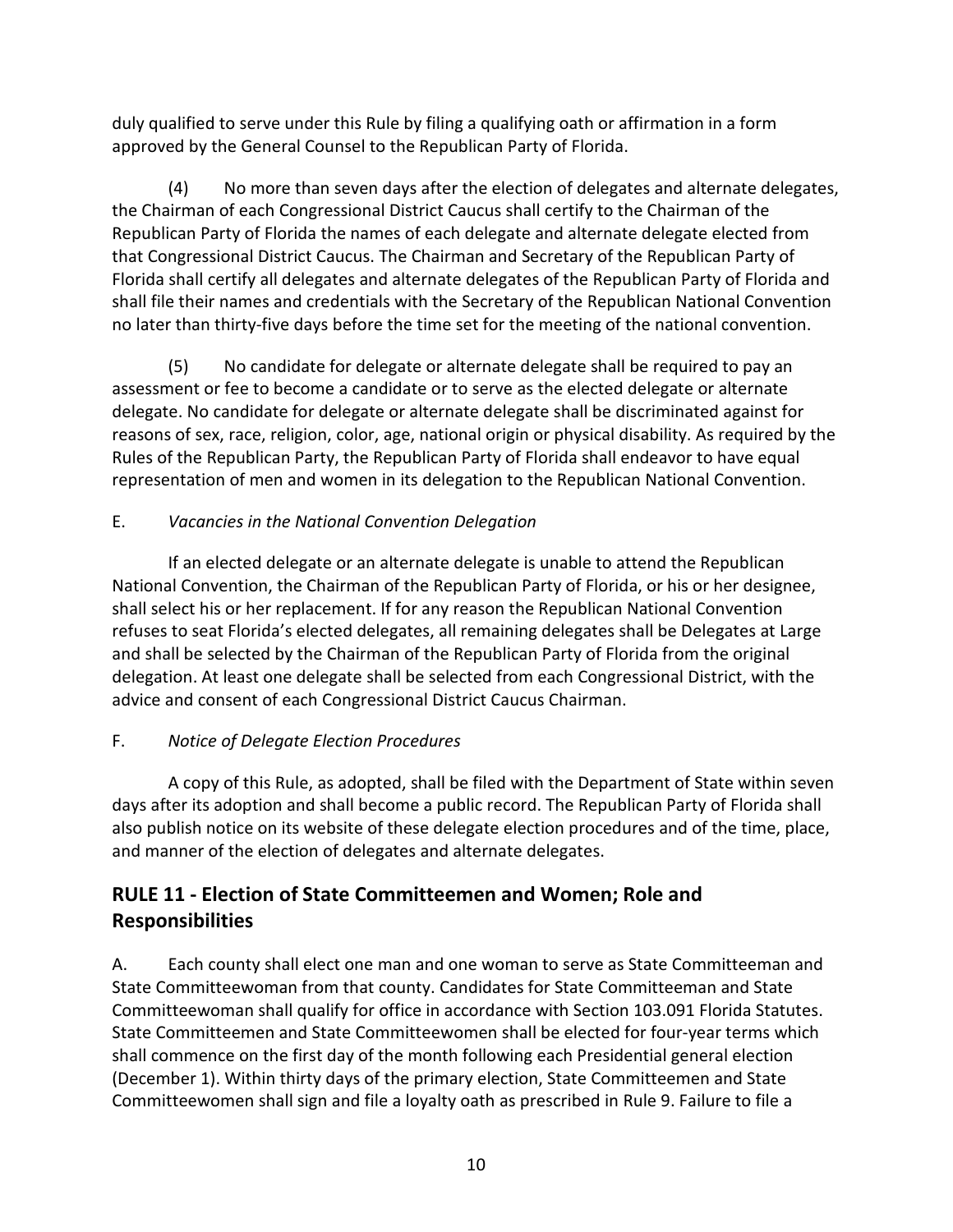completed loyalty oath is cause for immediate removal from office. There shall be no limit on the number of terms in which a State Committeeman or State Committee woman may serve.

For the purpose of defining "good standing" under Florida Statutes, any person elected as a State Committeeman or State Committeewoman shall during their term of office:

- (1) Maintain voter registration as a Republican;
- (2) Maintain their personal residency in the county from which their election occurred;
- (3) Sign and abide by the loyalty oath that is prescribed in Rule 9;
- (4) Adhere to the duties, responsibilities, and attendance requirements of the Office of State Committeeman or Committeewoman;
- (5) Comply with and uphold the State Party Constitution and Rules of Procedure.

B. Electors seeking to qualify for such office of state committeeman or state committeewoman shall do so with the Supervisor of Elections no earlier than noon of the 71<sup>st</sup> day or later than noon of the 67th day preceding the first primary of the Presidential election year.

C. The outgoing chairman of each State Executive Committee shall hold an organizational meeting of all newly elected State Committee members for the purpose of electing officers and said meeting shall take place within 60 days of the date the new members take office.

D. The role and responsibilities of State Committeemen and State Committeewomen include, but are not limited to, the following:

- (1) Act as a liaison between the State Executive Committee and the County Executive Committee.
- (2) Elect a Congressional District Chairman who is entitled to vote on the State Executive Board.
- (3) Serve as at-large members of the County Executive Committee.
- (4) Assist and cooperate with District Chairmen, County Chairmen, and Party Field Directors in promoting seminars, caucuses, and fund-raising events.
- (5) Share all correspondence, newsletters, information bulletins, etc., from RPOF or other relevant sources, and directing them to officers and members of the County Executive Committee.
- (6) Fulfill such additional duties and responsibilities as may be requested by the RPOF Chairman.

## **RULE 12 - Liabilities**

A. The members, officers, agents and members of the Executive Committee of the Republican Party of Florida shall not be personally liable for any debt, liability, or obligation of the Party.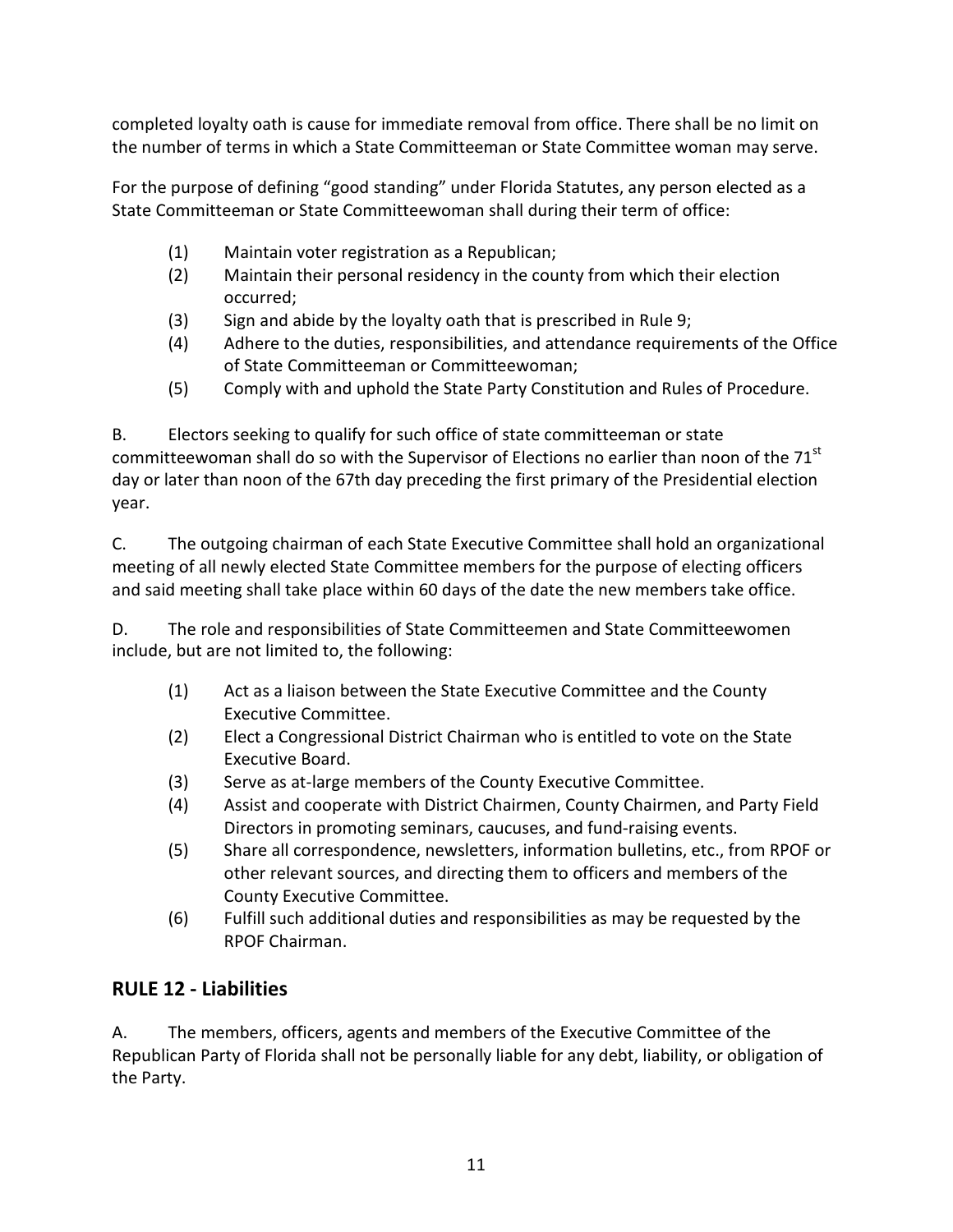B. All persons, corporations, or other entities extending credit to, contracting with, or having any claim against, the Republican Party of Florida may look only to the funds and property of any such contract or claim, or for the payment of any debt, damages, judgment, or decree, or any money that may otherwise become due or payable to them from the Republican Party of Florida.

## **RULE 13 – Indemnification**

A. The State Committee of the Republican Party of Florida (the "committee") may, upon the affirmative vote of the majority of the Executive Board, to the extent legally permissible, indemnify each person serving or who has served as a member of the Committee or of the Executive Board against all liabilities and expenses, including amounts paid in satisfaction of judgments, in compromise or as fines and penalties, and counsel fees reasonably incurred by him or her, in connection with the defense or disposition of any action, suit, or other proceeding, whether civil, criminal, administrative, or investigative, in which he or she may be involved or with which he or she may be threatened, while in office or thereafter, by reason of his or her being or having been such a member or by reason of his or her serving or having served the Committee in any capacity referred to in the next paragraph.

B. "County Executive Committees Each County Executive Committee of the Republican Party of Florida may provide indemnification to the same extent and on the same terms as is provided by the State Executive Committee of the Republican Party of Florida to its members, pursuant to paragraph A above."

C. That indemnification of other persons serving or who have served as officers, employees, or other agents of the Committee, or, at its request, as members, directors, trustees, officers, employees, fiduciaries, or other agents of a corporation, trust, or other organization in which the Committee has an interest may be provided by the Committee whenever and to the extent authorized by a disinterested majority of the members of the Executive Board. Any such indemnification may include payment of the Committee of expenses incurred in defending any such action, suit, or other proceeding in advance of the final disposition thereof, upon receipt of an undertaking by the person indemnified to employ counsel satisfactory to the Committee and to repay such payment if it shall ultimately be determined that he or she is not entitled to indemnification under this rule.

D. Further, that notwithstanding the foregoing provisions of this Rule, no indemnification shall be provided for any person with respect to any matter: (a) as to which he or she shall have been adjudicated in any proceeding not to have acted in good faith in the reasonable belief that his or her action was in the best interests of the Committee; or (b) disposed of by a compromise payment, pursuant to consent decree or otherwise, unless he or she shall have been determined to have acted in good faith in the reasonable belief that his or her action was in the best interest of the Committee, such determination to be made by a disinterested two-thirds (2/3) majority of all members of the Executive Board.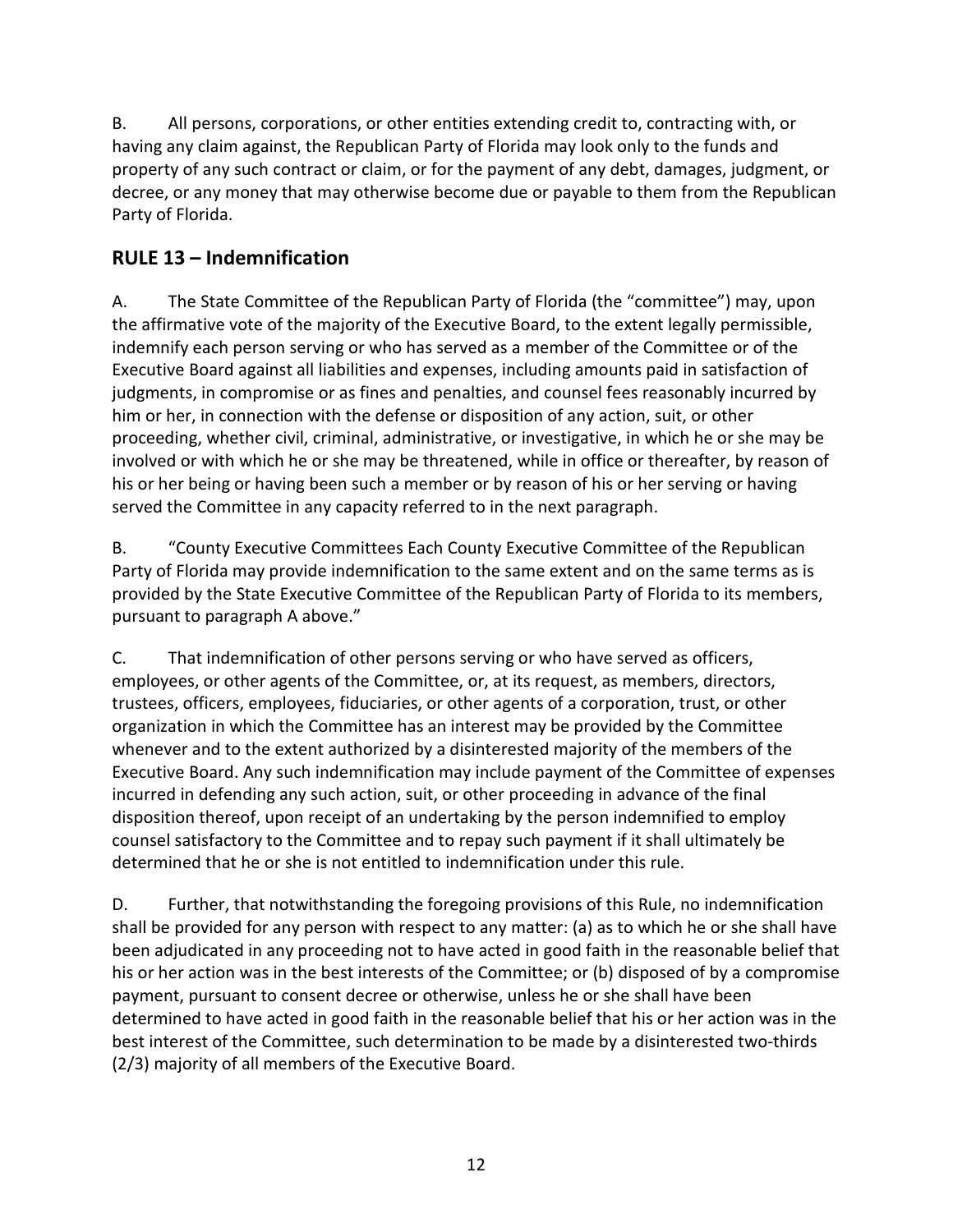E. Further that the Committee may purchase and maintain insurance on behalf of any person who is or was a member of the Committee, a member of the Executive Board or an officer, employee, or other agent of the Committee, or who is or was serving at the request of the Committee as a member, director, trustee, officer, employee, fiduciary, or other agent of the corporation, trust, or other organization in which the committee has an interest, against any liability incurred by him or her in any such capacity, or arising out of his or her status as such, whether or not the Committee would have the power to indemnify him or her against such liability.

F. This rule shall not limit any right of indemnification existing independently of this rule.

G. Definition: As used in this rule, the terms "member", "director", "trustee", "officer", "employee", and "agent" shall include their respective heirs, executors, and administrators, and a "disinterested" person is one against whom the proceedings in question, or another proceeding of the same or similar grounds, are not then and had not been pending or threatened.

## **RULE 14 - Borrowing or Lending of Funds**

The Republican Party of Florida, without the expressed approval of the RPOF Executive Board, is prohibited from borrowing or lending money for any purpose. It may, however, use an asset as collateral during the course of its normal business.

## **RULE 15 - More Than One County Position**

A person can hold only one position as a County Chairman, County Officer or a State Committeeman or State Committeewoman, except in counties with less than 750 registered Republicans, unless this rule is waived by the RPOF Executive Board.

## **RULE 16 - County Constitution**

A constitution may be adopted by each County Executive Committee. In the event that no such constitution is adopted, the model constitution developed by the Republican Party of Florida will prevail. If a County Constitution is adopted which is not in conflict with the Florida Statutes, the Constitution of the Republican State Executive Committee, the Rules of Procedure for the Republican Party of Florida or the Model Constitution is adopted and it shall be filed with the Republican Party of Florida.

## **RULE 17 - Republican Party of Florida Chairman and Employees' Salaries**

The Chairman's salary will be fixed by the RPOF Board and employees' salary will be fixed by the Chairman, subject to budget limitations.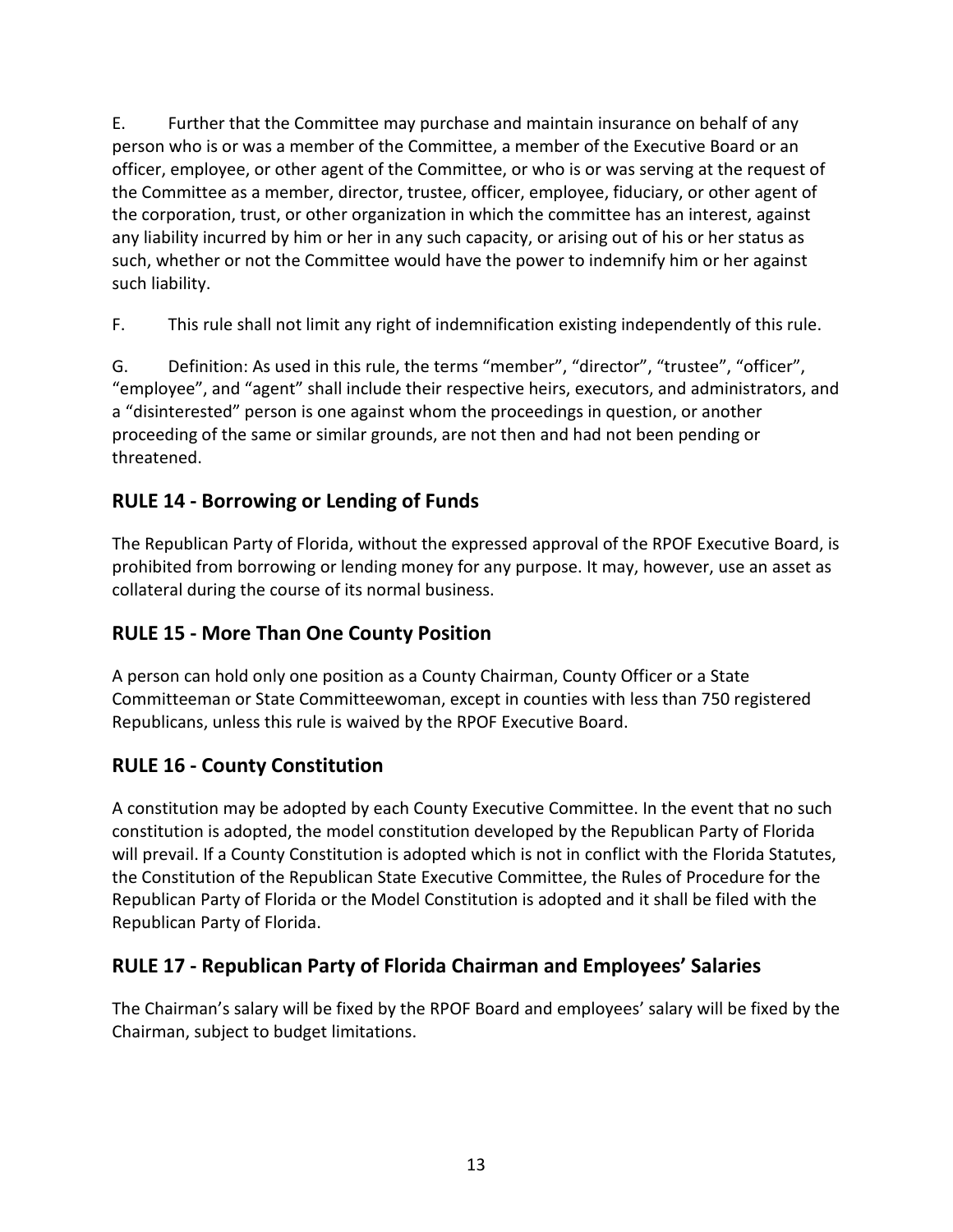### **RULE 18 - Committees and Caucuses of the Republican Party of Florida**

#### A. *Establishment of Standing Committees*

- (1) The following permanent standing committees of the Republican Party of Florida are established:
	- (a) Audit
	- (b) Budget
	- (c) Constitution and Rules
	- (d) Credentials
	- (e) Grievance
	- (f) Legislative Affairs
	- (g) Rural County
	- (h) Veterans Engagement
- (2) At any time, the Chairman of the Republican Party of Florida may also establish such select or ad hoc committees as he or she deems necessary.
- (3) The Chairman of the Republican Party of Florida may appoint the Chairman and all members of each committee. All committee Chairmen and members serve at the pleasure of the Chairman of the Republican Party of Florida. The Chairman of the Republican Party of Florida may also appoint any Republican to serve as a member of any committee in an *ex officio* capacity.
- (4) Only members of the Republican State Executive Committee are eligible to serve on a standing committee of the Republican Party of Florida. Any member of a county Republican Executive Committee is eligible to serve on a select or ad hoc committee of the Republican Party of Florida. To the maximum extent possible, committee members should be equally divided between men and women.
- B. *Organization and Responsibilities of the Audit Committee* 
	- (1) The Audit Committee shall consist of at least seven members of the State Executive Committee, six of whom shall be appointed based on the recommendation of, respectively, the Republican Party of Florida's Vice Chairman, Secretary, Treasurer, National Committeewoman, National Committeeman, and Immediate Past Chairman (if he or she remains in good standing). The Chairman of the Republican Party of Florida shall appoint as members of the Audit Committee the persons recommended as described in this Rule. The Audit Committee shall elect its own Chairman.
	- (2) The Audit Committee shall interview and select an accounting firm to conduct the annual audit required by law. After the annual audit has been completed, the accounting firm shall present the annual audit to the Audit Committee, which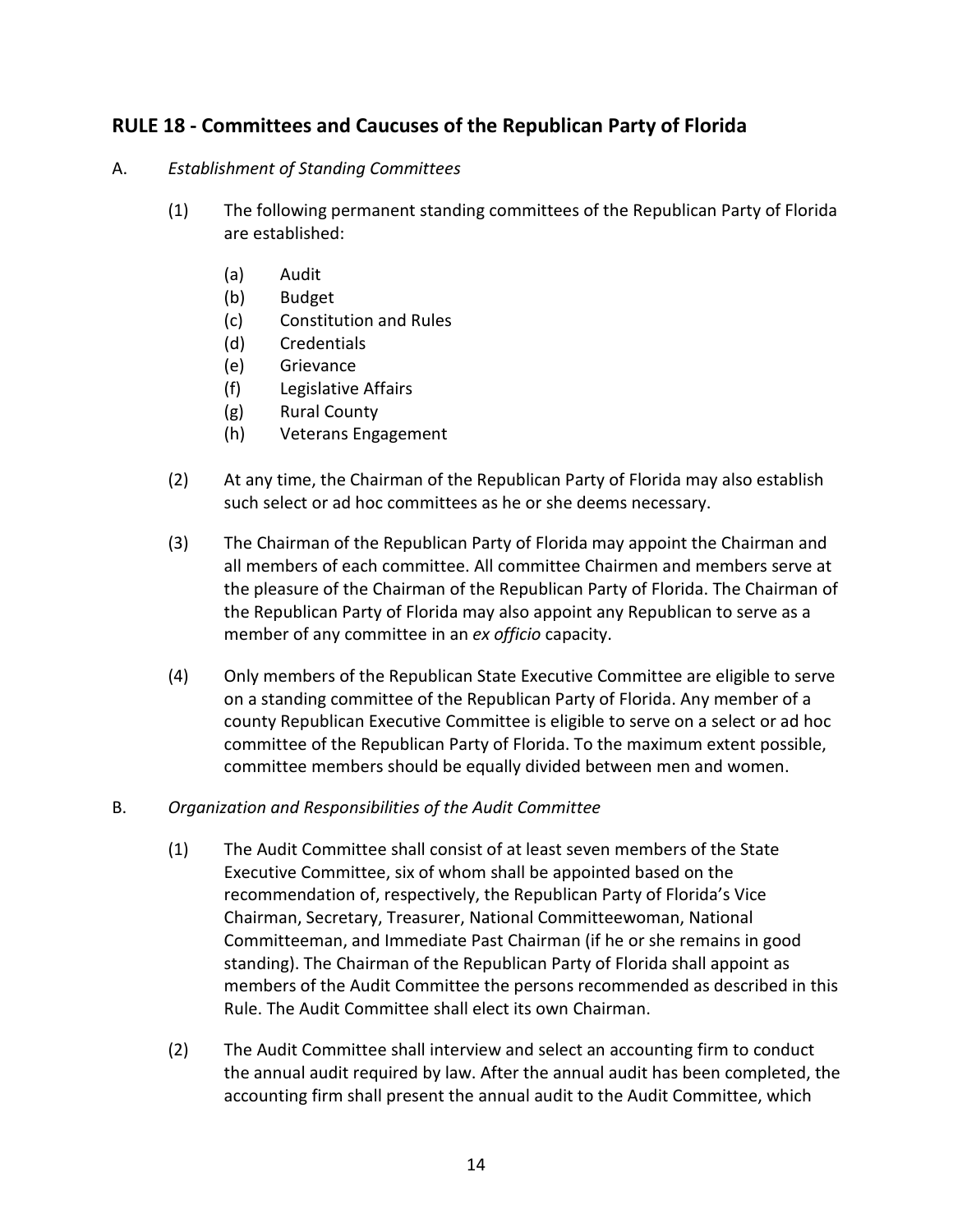shall have authority to review, approve, and file a copy of the audit with the Florida Department of State prior to the statutory filing deadline. The Audit Committee shall provide a report on the results of the annual audit to the Executive Board of the Republican Party of Florida, along with any recommendations of the Audit Committee concerning the annual audit. The Audit Committee shall have the authority to inspect and audit, but not to change, destroy, deface, or remove any of the financial records of the Republican Party of Florida. The term of the Audit Committee members shall expire with that of the Officers of the State Executive Committee.

#### C. *Establishment of Caucuses*

In addition to the committees established under this Rule, there shall be a Caucus of County Chairmen, a Caucus of State Committeemen and State Committeewomen, and a Caucus of Appointees that shall be made up of the 10 Governor's Appointees, the 10 Senate President Appointees, and the 10 Speaker Appointees. Each Caucus shall elect its own Chairman and Vice Chairman before the Annual Meeting of the State Executive Committee in each odd-numbered year. Each Caucus shall meet at least four times each year in conjunction with the meetings of the Executive Board of the Republican Party of Florida and shall provide a report on the activities of the Caucus to the Executive Board. Each Caucus has the authority to adopt Bylaws consistent with these Rules and shall file a copy of its Bylaws with the Republican Party of Florida. The first chair of the Caucus of Appointees shall be a current member of the Executive Board.

## **RULE 19 - Budget Committee Presentation**

### A. *Content and Form of Presentation*

The Budget Committee shall present a proposed budget for approval by the Executive Board of the Republican Party of Florida. The presentation shall take place in a closed Executive Session and shall be in the same format approved by the Budget Committee. The Chairman of the Budget Committee, assisted by RPOF accounting staff, shall conduct a concise summary briefing of the budget itemization and shall respond to any questions by the Executive Board. All budget information shall be confidential and copies for retention shall not be distributed.

#### B. *Timing of Presentation*

The annual budget for each even-numbered calendar year shall be presented and approved at the final quarterly Executive Board meeting of the previous year. The annual budget for each odd-numbered calendar year shall be presented and approved at an Executive Board meeting held after the biennial election of officers of the Republican State Executive Committee, but no later than the second quarterly meeting of each odd-numbered calendar year. Additional meetings of the Budget Committee and the Executive Board shall be held as necessary to ensure the timely adoption of an annual budget as required by this Rule.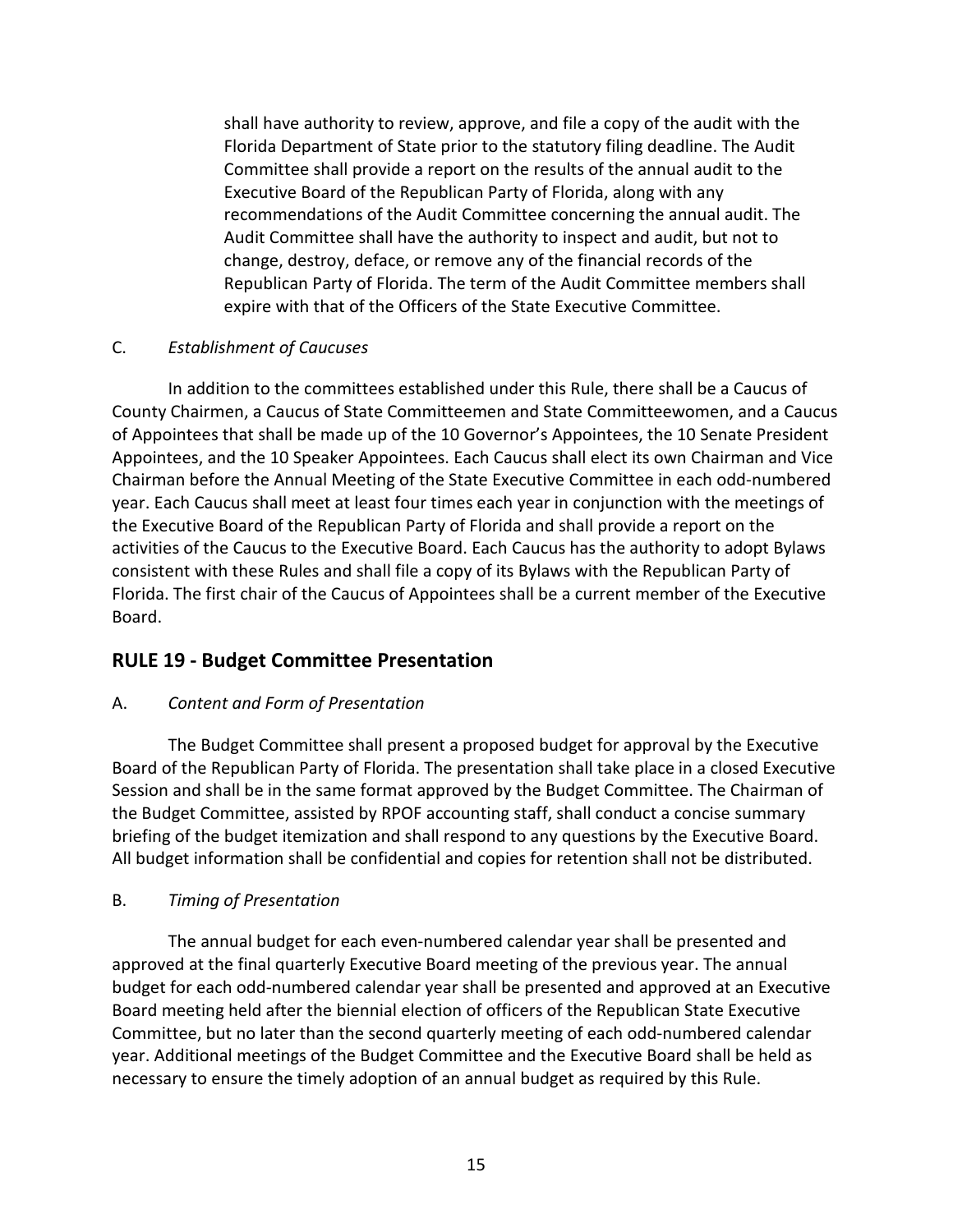## **RULE 20 - Chairman's Paid Expenses**

A. The RPOF Chairman shall be reimbursed for all party-related expenses incurred, including transportation, mileage, lodging, and meals. The Chairman's request for reimbursement shall be submitted to the Audit Committee within 30 days of the end of the quarter the expenses were incurred, unless an extension is granted by the Audit Committee, and shall include complete documentation of all expenses submitted for reimbursement. Before any expense is reimbursed to the RPOF Chairman, the Audit Committee must make a timely determination of the appropriateness of the reimbursement request. If the Audit Committee declines to approve the reimbursement request, the RPOF Chairman may submit the matter to the RPOF Executive Board for final resolution.

B. The definition of "party-related expenses" shall be based on the rules of the Internal Revenue Service regarding business-related expenses eligible for deduction.

### **RULE 21 - Executive Committee and Executive Board Meetings**

There shall be an annual meeting of the State RPOF Executive Committee held at such time and place as the RPOF Executive Board may determine. Only members of the State RPOF Executive Committee in good standing shall be eligible to vote at such meetings. Any challenges as to the membership status of an individual must be made in writing to the Chairman of the Credentials Committee so as to be received by that Chairman by 9:00 a.m. at least three (3) working days prior to the date of the meeting to allow the Committee to investigate that challenge.

Challenges not received in this timely manner shall not be heard except upon a twothirds (2/3) vote of the Credentials Committee. At this meeting in the odd number years, new officers will be elected. Nominations for Chairman, Vice-Chairman, Secretary, Assistant Secretary, Treasurer and Assistant Treasurer shall be made from the floor at the Annual meeting in odd number years. In the event of more than one (1) nomination for any officer position, the vote shall be conducted by secret paper ballot. No pre-printed ballot may be used for this process. There shall be a minimum of four quarterly spaced meetings of the RPOF Executive Board each year. The date, location and time will be proposed by the Chairman and approved by the RPOF Board at the preceding quarterly Board meeting. With the exception of the Annual Meeting, Executive Committee and Executive Board Meetings may be held by electronic means with the consent of a majority of the Board, and in accordance with "Robert's Rules of Order, Newly Revised."

## **RULE 22 - Settlement of Grievances**

A. The Chairman of the Republican Party of Florida shall appoint as a standing Committee, a Grievance Committee, consisting of seven members, including the Chairman. The Chairman of the Republican Party of Florida shall also appoint alternate members to serve if necessary. The Committee shall meet at the call of the Chairman of the Committee.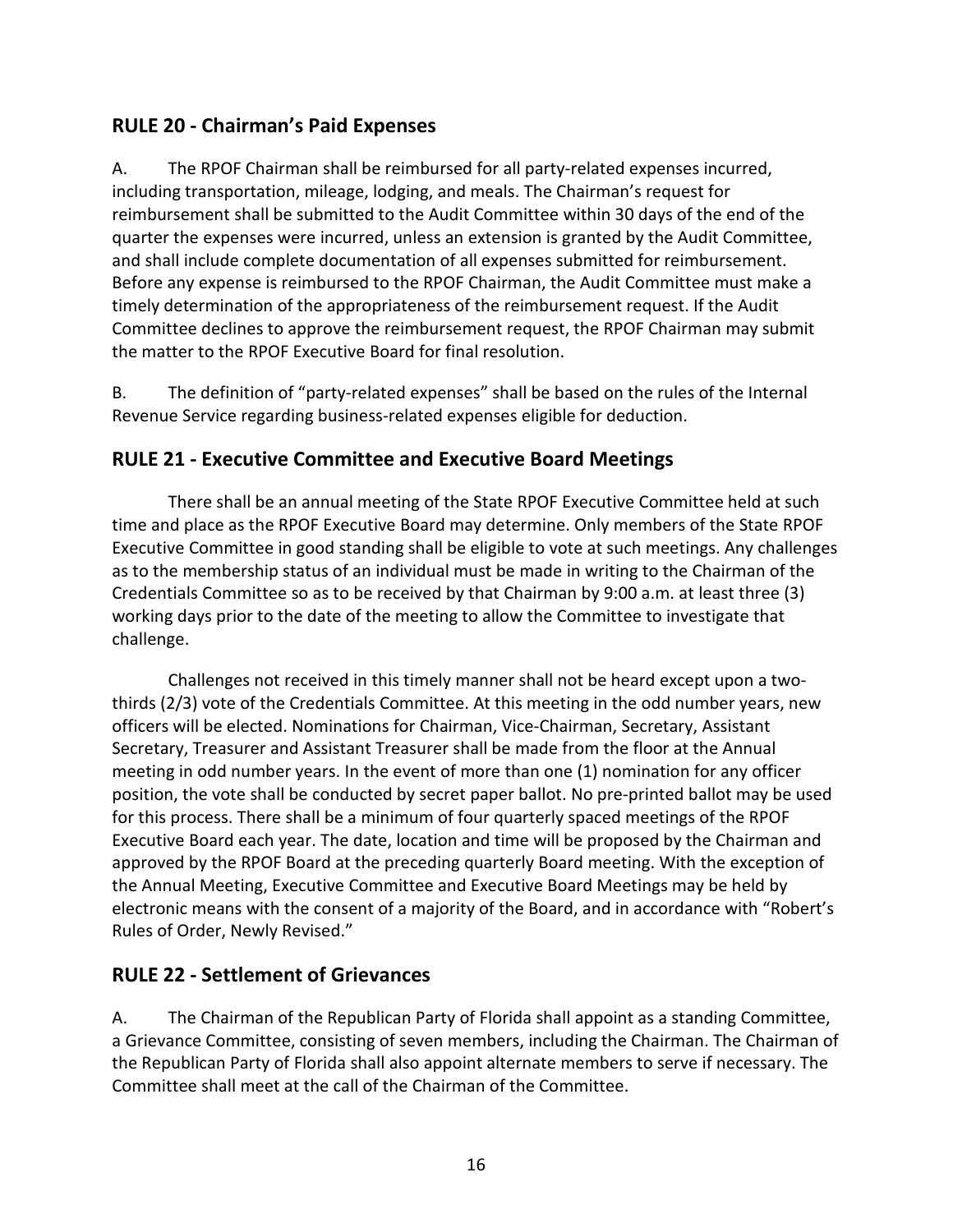B. If a dispute arises among the members of any county Republican Party Executive Committee, Republican Club, Republican group, or group subject to the rules and regulations of the Republican Party of Florida, or between such parties, and such a dispute cannot be resolved by the members of said committee, club or group, then the resolution of the dispute may be referred in writing, by a member in good standing of the State or County Executive Committee, to the Executive Director of the Republican Party of Florida. The Executive Director shall refer the dispute to the Grievance Committee if determined along with the Legal Counsel to the Republican Party of Florida that the dispute raises issues that are subject to the rules and regulations of the Republican Party of Florida.

C. The dispute shall be referred to the Chairman of the Grievance Committee to be resolved. If the Committee Chairman determines that a hearing is necessary, the Grievance Committee shall hold hearings with respect to the dispute, inviting all parties to the dispute or others, who may be of help to be heard, meet before the Grievance Committee. Other parties who may be of help to settle the dispute may also be given the opportunity to be heard. The Committee shall conduct the hearing in accordance with the Committee's adopted rules of procedure. The notice of written grievance setting forth the conduct of the hearing shall be provided to the parties not less than 10 days in advance of the hearing.

D. Hearings will be held within (90) ninety days of such referral in Tallahassee, Florida, at the discretion of the Chairman of the Grievance Committee. Hearings shall be held with at least five members of the Committee present. The Committee shall within (30) thirty days after the hearing make a written report to the RPOF Chairman, setting forth its findings and recommendations as to settling the dispute.

E. If the Chairman of the RPOF approves the recommendations, they are adopted and become final. If the Chairman does not approve the recommendations, he may (a) refer the matter back to the Grievance Committee for further consideration or (b) refer the Committee recommendations to a Grievance Review Committee consisting of the Chairman of the RPOF, the Vice Chairman, RPOF, the Secretary, RPOF, Treasurer, RPOF, and the Legal Counsel to the Republican Party of Florida. The Review Committee shall make a final determination as to a course of action within (30) thirty days. Adoption by the RPOF Chairman as well as any final determination by the Review Committee shall be made in writing and provided to all parties concerned.

As final authority in all Republican matters as granted under Article VII of the Constitution of the Republican Party of Florida, the action of the Chairman of the Republican Party of Florida or the Review Committee may include, but not be limited to the following: Removal or suspension of a Club Charter; removal or suspension of an officer or member of any authorized or chartered Club, Executive Committee or other committee from office or membership; revocation of a prior action or election by a Club, Executive Committee or other Committee; or ordering new elections by such clubs or committees. All actions by the Chairman of the Republican Party of Florida shall be final, unless modified by the State Executive Committee.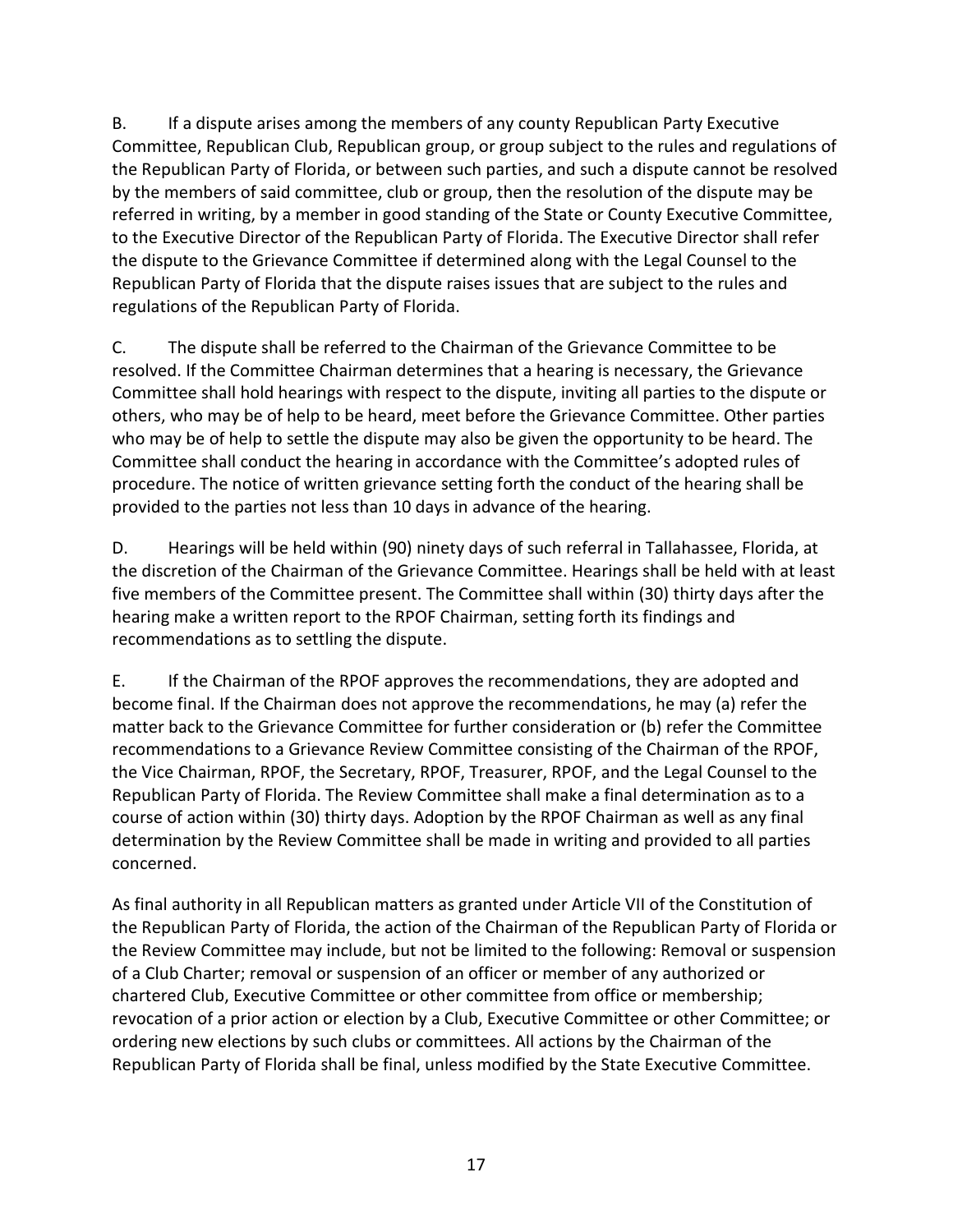### **RULE 23 - Participation in Non Republican Party Organizations**

No Republican County Executive Committee, as defined by Florida Statute, or any Club or Organization chartered under Rule 1 of these Rules of Procedure shall, as an organization, endorse, monetarily support or join any non-partisan or bi-partisan private group, committee or organization established for the purpose of monitoring or regulating political campaigns.

### **RULE 24 – Resolutions**

#### A. *Resolutions with Prior Notice*

Any proposed resolution shall be submitted in writing to the Chairman of the Republican Party of Florida at least 15 days before the meeting of the Executive Board or State Executive Committee at which the resolution is to be considered. The proposed resolution shall be referred to the Constitution and Rules Committee for a review of its form based on its clarity, understandability, and use of plain language. Upon a two-thirds vote of the Constitution and Rules Committee, the proposed resolution shall be referred to the Legislative Affairs Committee for a review of its content and subject matter. Upon a two-thirds vote of the Legislative Affairs Committee, the proposed resolution shall be placed on the agenda for the next meeting of the Executive Board or State Executive Committee, as appropriate.

#### B. *Untimely Resolutions*

Any proposed resolution not timely submitted under paragraph (A) may only be considered under emergency or extraordinary circumstances and if it is received at least 24 hours before the Executive Board or State Committee meeting. The determination of emergency or extraordinary circumstances shall be in discretion of the Chairman of the Republican Party of Florida or a two-thirds vote of the Constitution and Rules Committee. If approved for consideration by the Constitution and Rules Committee, it shall be subject to the same process described in paragraph (A) for Resolutions with Prior Notice.

#### C. *Required Vote for Passage*

Passage of any proposed resolution by the Executive Board or State Executive Committee shall require a two-thirds vote of a quorum present.

#### D. *Committee Consideration of Proposed Resolutions*

Meetings of the Constitution and Rules Committee and Legislative Affairs Committee at which proposed resolutions are to be considered shall be scheduled to convene after the regularly scheduled meeting of the Caucus of County Chairmen, the Caucus of State Committeemen and State Committeewomen, and the Caucus of Appointees but before the next scheduled meeting of the Executive Board or State Executive Committee.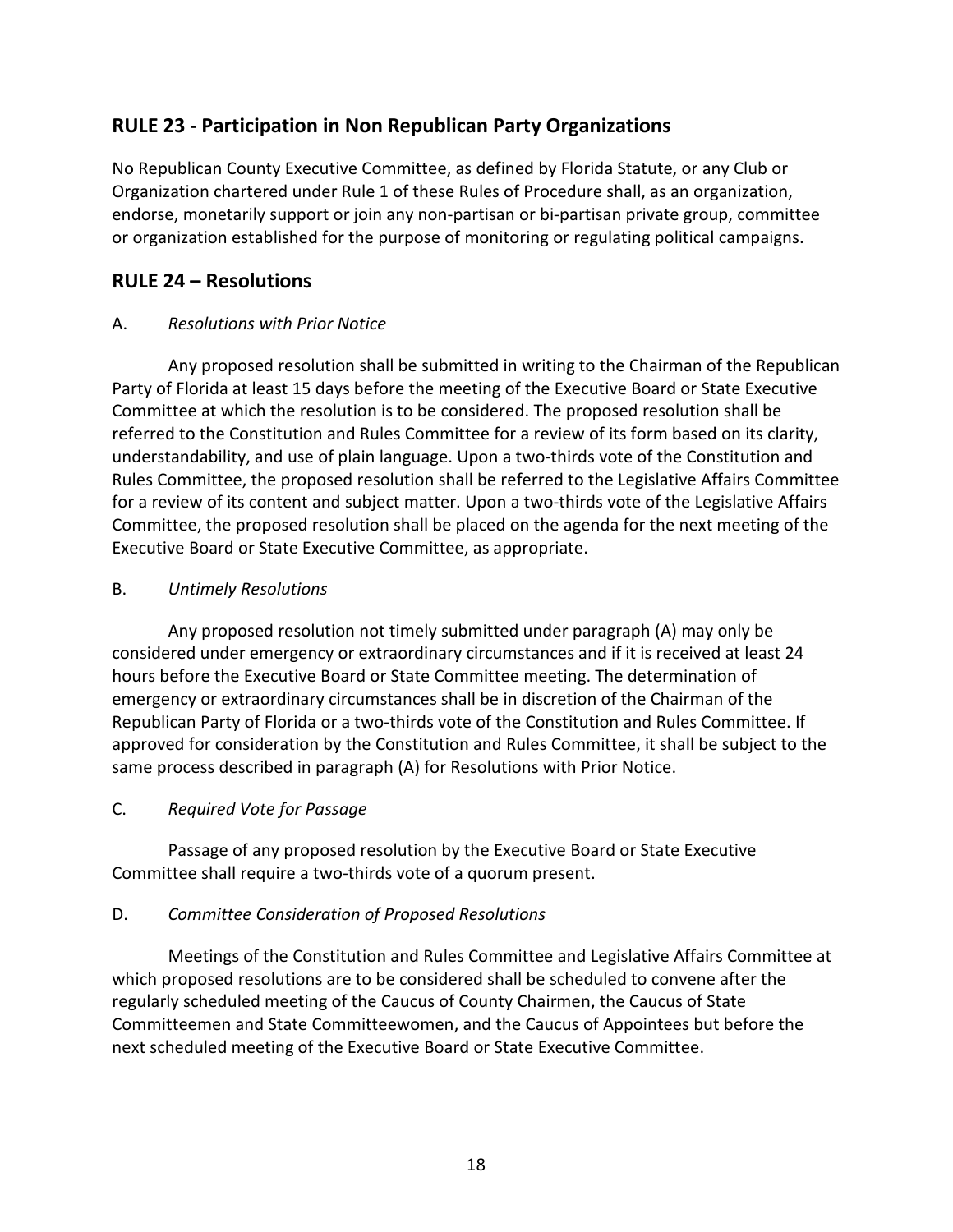## **RULE 25 - Attendance**

A. The Office of County Chairman, State Committeeman, State Committeewoman, Club President, Precinct Committeeman, Precinct Committeewoman, or any office of the Republican Party may be deemed vacant by the Grievance Committee and affirmed by the RPOF Chairman due to excessive absences from office or failure to fulfill the duties and responsibilities of said office. Upon determining that the office is vacant, provisions of Chapter 103, Florida Statutes may apply.

B. County Chairmen, State Committeemen and State Committeewomen shall attend a minimum of three (3) of any four (4) of the annual and quarterly RPOF meetings in each calendar year as documented by the RPOF meeting registration.

C. County Chairmen, State Committeemen and State Committeewomen shall attend all county REC meetings and cannot miss three (3) consecutive meetings in a calendar year without a valid excuse. Attendance shall be documented by the REC meeting attendance record to be reported by the REC secretary to the RPOF.

D. Excessive absences in the case of County Chairmen, State Committeemen and State Committeewomen shall be defined as failure to be reported as present at two (2) or more of the annual and quarterly meetings of the RPOF in each calendar year.

E. Removal from the office of County Chairman, State Committeeman or State Committee woman for excessive absences under paragraph C or D shall be considered automatic upon written notice by the RPOF Chairman or his/her designee to the County Chairman, State Committeeman or State Committeewoman. No appeal or review shall be deemed permissible or acceptable unless the RPOF Executive Board by a 2/3 vote determines that the removal shall be reversed.

## **RULE 26 - Republican Party of Florida Whistleblower Policy**

A. The Republican Party of Florida shall have and enforce a Whistleblower Policy as set forth in Appendix A to the RPOF Rules of Procedure.

B. The Whistleblower Policy may be amended by the RPOF Executive Board only in accordance with the procedures for amending the RPOF Rules of Procedure.

## **RULE 27 - Contractual Expenditures**

The Chairman, Executive Director, and General Counsel shall each review and approve in advance any proposed contractual expenditures that in the aggregate exceed \$10,000 in a calendar year. Proposed expenditures by Party Senate and House Campaigns are excluded from such review and approval process.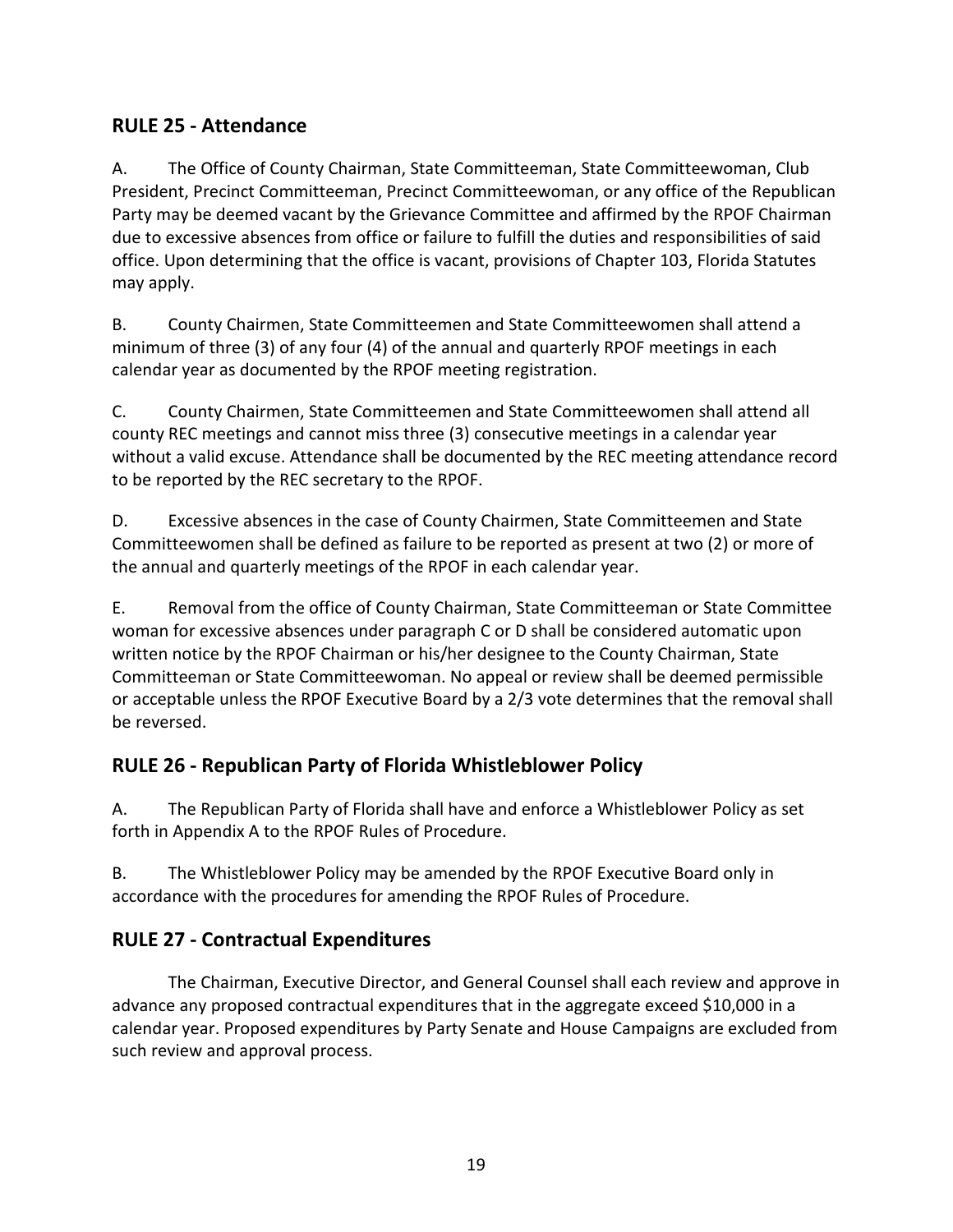### **RULE 28 - RPOF Accounting Staff**

RPOF accounting staff shall report to the Chairman on day-to-day matters of the Party, but shall be accountable and report to the Executive Board when it is in session.

### **RULE 29 – At-Large Members of the State Executive Committee**

[Disapproved by vote of the RPOF State Executive Committee, January 14, 2017]

### **RULE 30 - Disclosure of Affiliated Business Interests**

No member of the State Executive Committee may enter or renew a contractual relationship with or receive compensation from the Republican Party of Florida or any County Republican Executive Committee without first disclosing the nature of the relationship in a memorandum filed with the Chairman of the Audit Committee of the Republican Party of Florida. The memorandum shall be shared with the members of the Audit Committee, and the Chairman of the Audit Committee shall present a report to the Executive Board at the next quarterly Board meeting. The disclosure requirements of this Rule apply to any business entity that, in whole or in part, is operated, maintained, or controlled by a member of the State Executive Committee or that employs or provides any other financial benefit to a member of the State Executive Committee.

## **RULE 31 – Candidate Qualifying for Presidential Preference Primary**

#### A. *Purpose of Candidate Qualifying Requirements*

The Republican Party of Florida finds it necessary for Republican presidential candidates to make a preliminary showing of substantial support in order to qualify for a place on the presidential preference primary ballot. The provisions of this rule are intended to accomplish the party's legitimate objectives through reasonable and non-discriminatory restrictions on ballot access.

### B. *Form of Republican Presidential Candidate Oath*

Each Republican presidential candidate, in order to have his or her name submitted to the Secretary of State for placement on the presidential preference primary ballot under section 103.101(2) of the Florida Statutes, shall take or subscribe to an oath or affirmation in writing. A copy of the oath or affirmation shall be made available to the candidate upon request to the Republican Party of Florida and shall be substantially in the following form: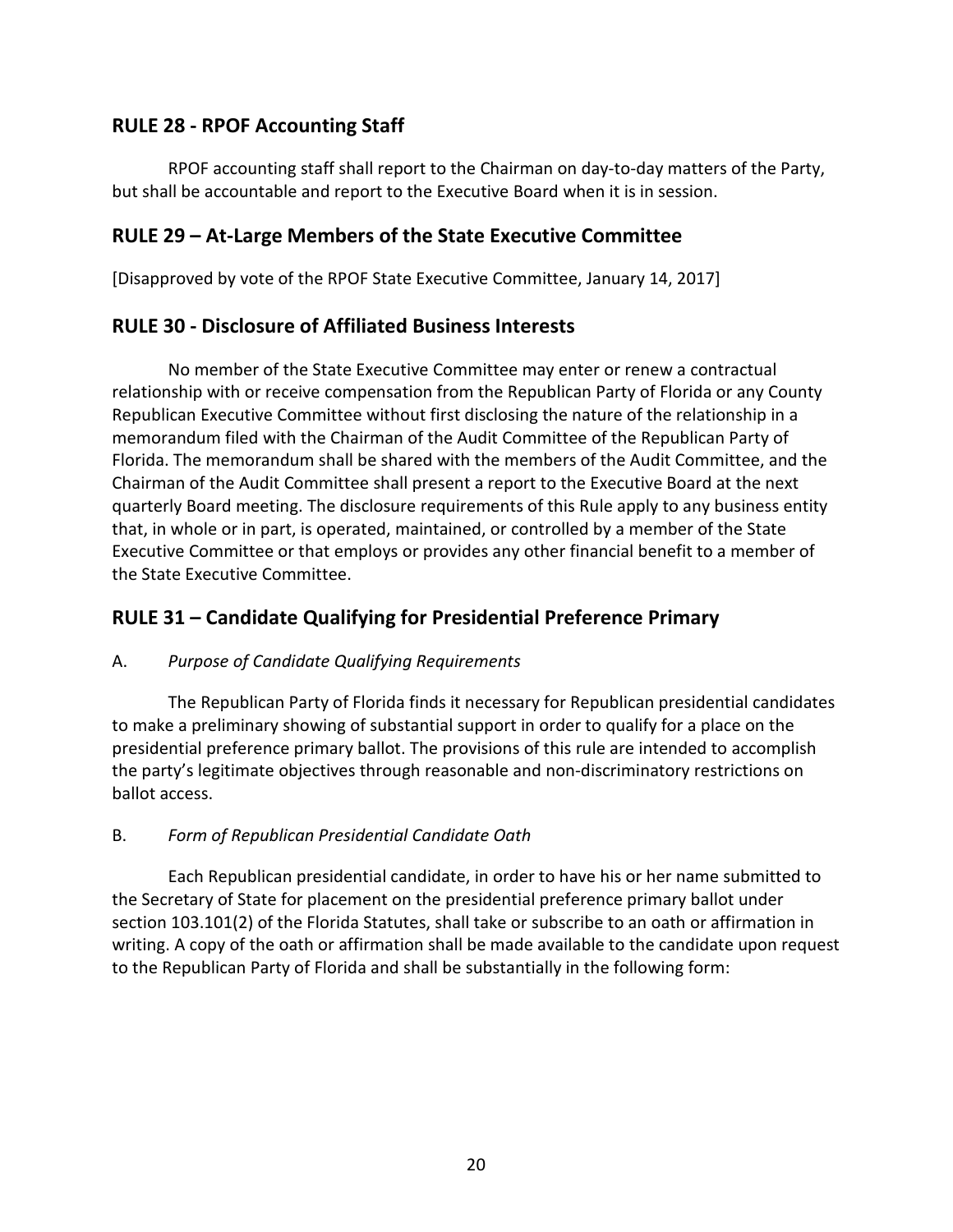I, \_\_\_\_\_\_\_\_\_\_\_\_\_\_\_\_\_\_\_\_\_\_\_\_\_, am a candidate for the Republican Party's nomination for the office of President of the United States of America. I hereby request that the Republican Party of Florida include my name on the list of presidential candidates to be placed on Florida's Republican presidential preference primary ballot.

| Signature of Candidate                             |              |
|----------------------------------------------------|--------------|
| Signature of Witness                               |              |
| <b>STATE OF FLORIDA</b><br><b>COUNTY OF</b>        |              |
| Sworn to (or affirm) and subscribed before me this | day of<br>20 |

Signature of Notary Public

\_\_\_\_\_\_\_\_\_\_\_\_\_\_\_\_\_\_\_\_\_\_\_\_\_\_\_\_\_\_\_\_\_\_\_\_\_

Personally Known: or Produced Identification: Type of Identification Produced: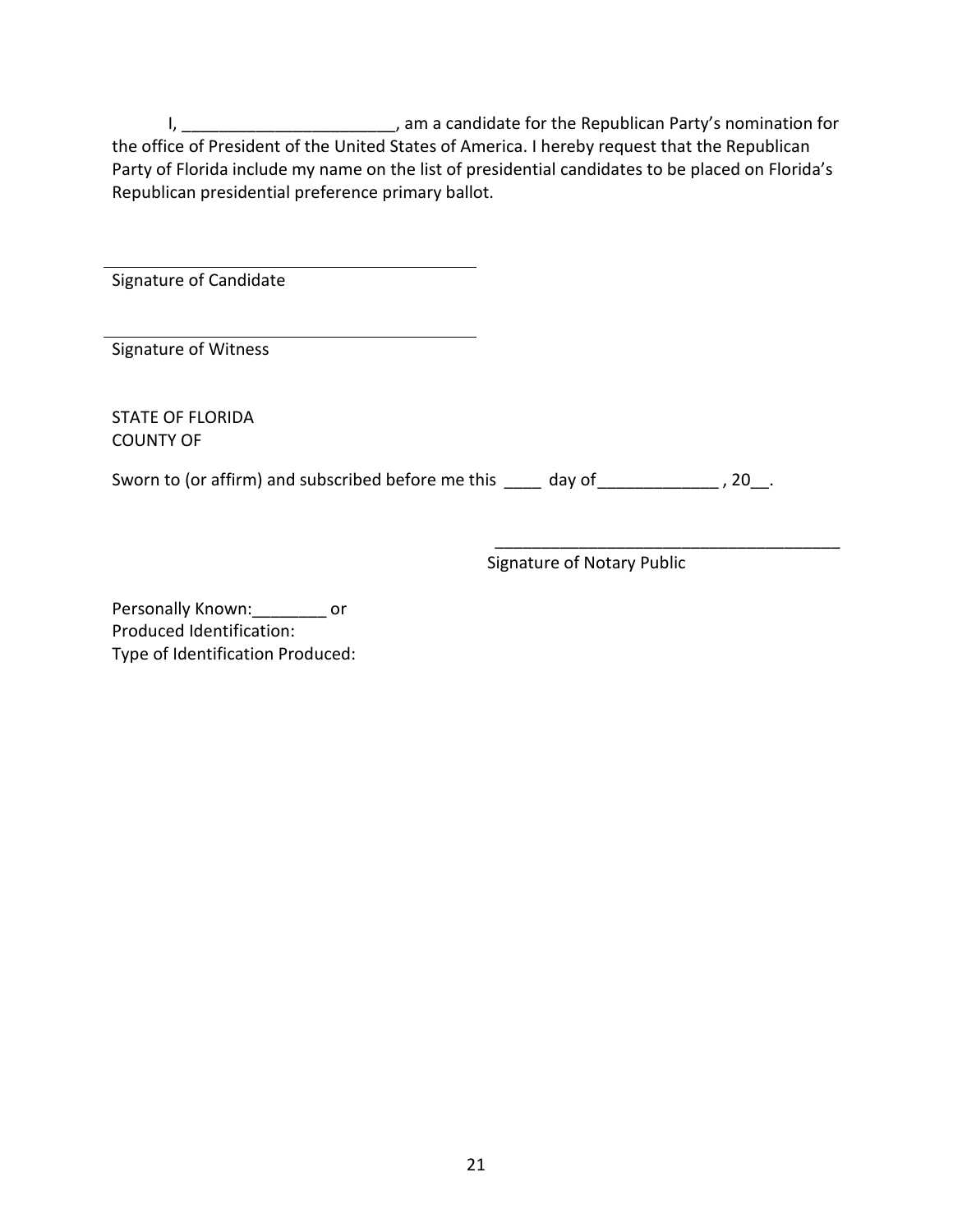#### C. *Methods of Qualifying for Presidential Preference Primary Ballot*

Each Republican presidential candidate seeking to appear on the presidential preference primary ballot shall:

(1) *Sunshine Summit Option*— In an election without an incumbent Republican President seeking to appear on the presidential preference primary ballot, any candidate invited to attend the Republican Party of Florida's Sunshine Summit, may qualify through personal appearance at the Sunshine Summit to execute and file the Candidate Oath prescribed by this rule, which shall be witnessed by the Chairman of the Republican Party of Florida or the Chairman's designee; or

(2) *Qualifying Fee Option*— No later than 5 p.m. on November 22, qualify by filing with the Republican Party of Florida the Candidate Oath prescribed by this rule and a candidate qualifying fee made payable to the Republican Party of Florida in the amount of \$25,000. Any qualifying fees collected under this Rule will be devoted entirely to grassroots engagement activities in support of the Republican Party's candidates in the General Election; or

(3) *Petition Option*—No later than 5 p.m. on November 22, qualify by filing with the Republican Party of Florida the Candidate Oath prescribed by this rule and RPOF Candidate Petitions, collected by volunteers, containing the signatures of 3,375 registered Republican voters including at least 125 registered Republican voters from each of Florida's 27 Congressional Districts. The Republican Party of Florida will: 1) check the signatures on the petitions to verify the signatories' status as registered Republican voters in the stated Congressional Districts; and 2) determine whether the required number of signatures has been obtained; or

(4) *Presidential Option*—No later than 5 p.m. on November 22, an incumbent Republican President of the United States may qualify by submitting a letter to the Chairman of the Republican Party of Florida indicating a desire to have their name submitted for placement on the presidential preference primary ballot. A letter submitted pursuant to this Option fulfills the requirement for the Candidate Oath prescribed by this rule.

No other proxy or alternative qualifying method for the presidential preference primary shall be available. The Republican Party of Florida retains the sole and exclusive authority to adjudicate compliance with all requirements of this party rule.

#### D. *Submission of List of Presidential Candidates*

By November 30 of the year preceding the presidential preference primary, the Republican Party of Florida shall submit to the Secretary of State a list of its presidential candidates who have qualified for the Republican presidential preference primary ballot in accordance with this rule.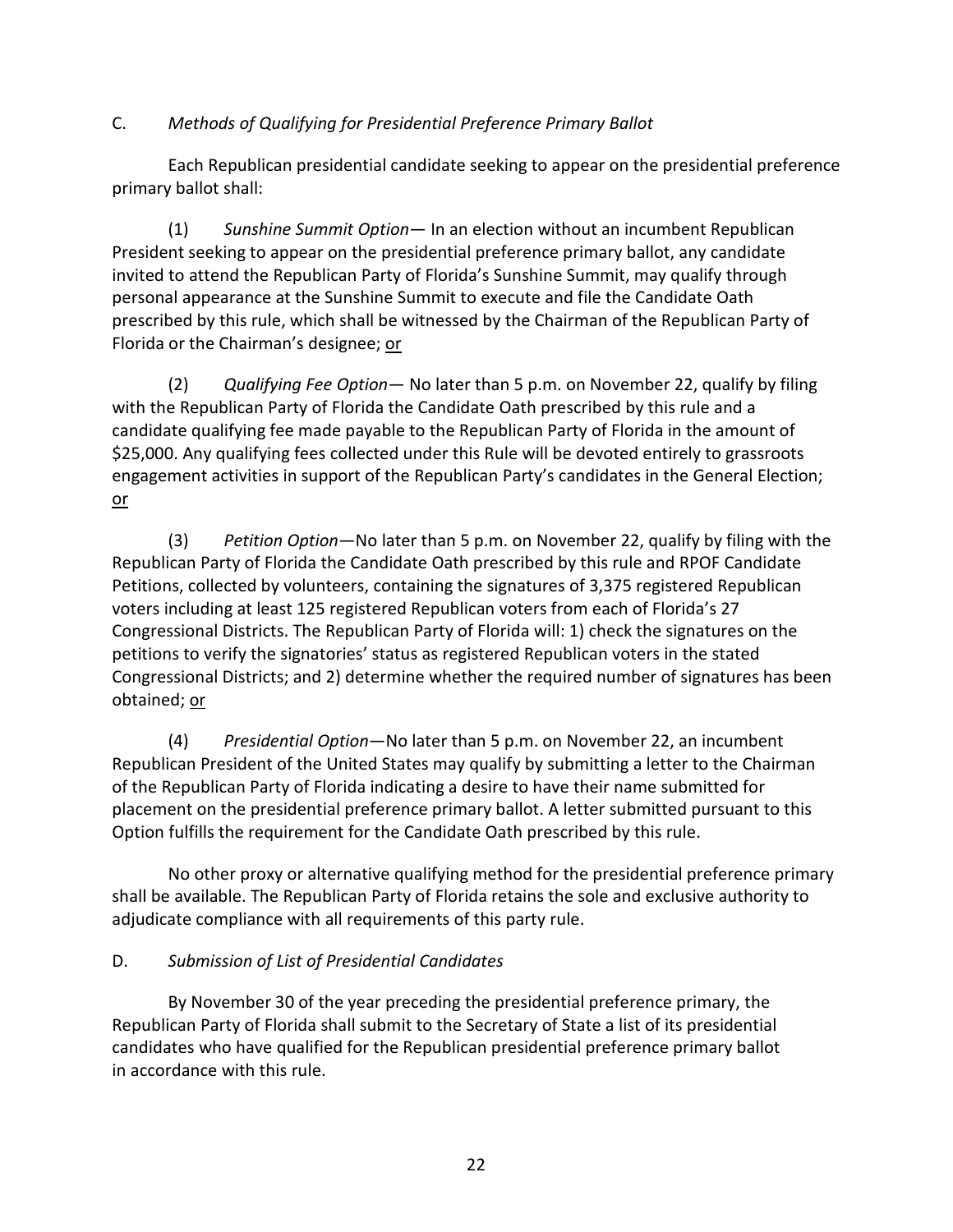### **RULE 32 – Meetings via Electronic Means during Declared State of Emergency**

#### A. *County Executive Committee*

A meeting of a county executive committee or executive board, or any other meeting of county executive committee members may be held via electronic means, when such county is under a declared state of emergency issued by the Governor. Regardless of the electronic means used, members must be able to access and participate in the meeting via telephone. The deliberative nature of the meeting must be preserved, and all members must be able to hear the meeting in progress and speak when recognized by the chair.

An electronic meeting must be held in accordance with "Robert's Rules of Order, Newly Revised", except as otherwise limited by the laws of the State of Florida, the Constitution of the Republican Party of Florida, the Rules of Procedure of the Republican Party of Florida, the County Model Constitution, or any constitution or bylaws duly adopted by the county executive committee. A county executive committee may adopt specific rules for conducting an electronic meeting and voting via electronic means.

#### B. *Congressional District Caucus*

A meeting of a congressional district caucus to elect delegates and alternate delegates to the Republican National Convention may be held via electronic means, when any county located in the congressional district is under a declared state of emergency issued by the Governor. Such a meeting must comply in all aspects with RPOF Rule 10 and the notice requirements therein and be conducted according to specific rules adopted by the congressional district caucus and approved by the RPOF Chairman.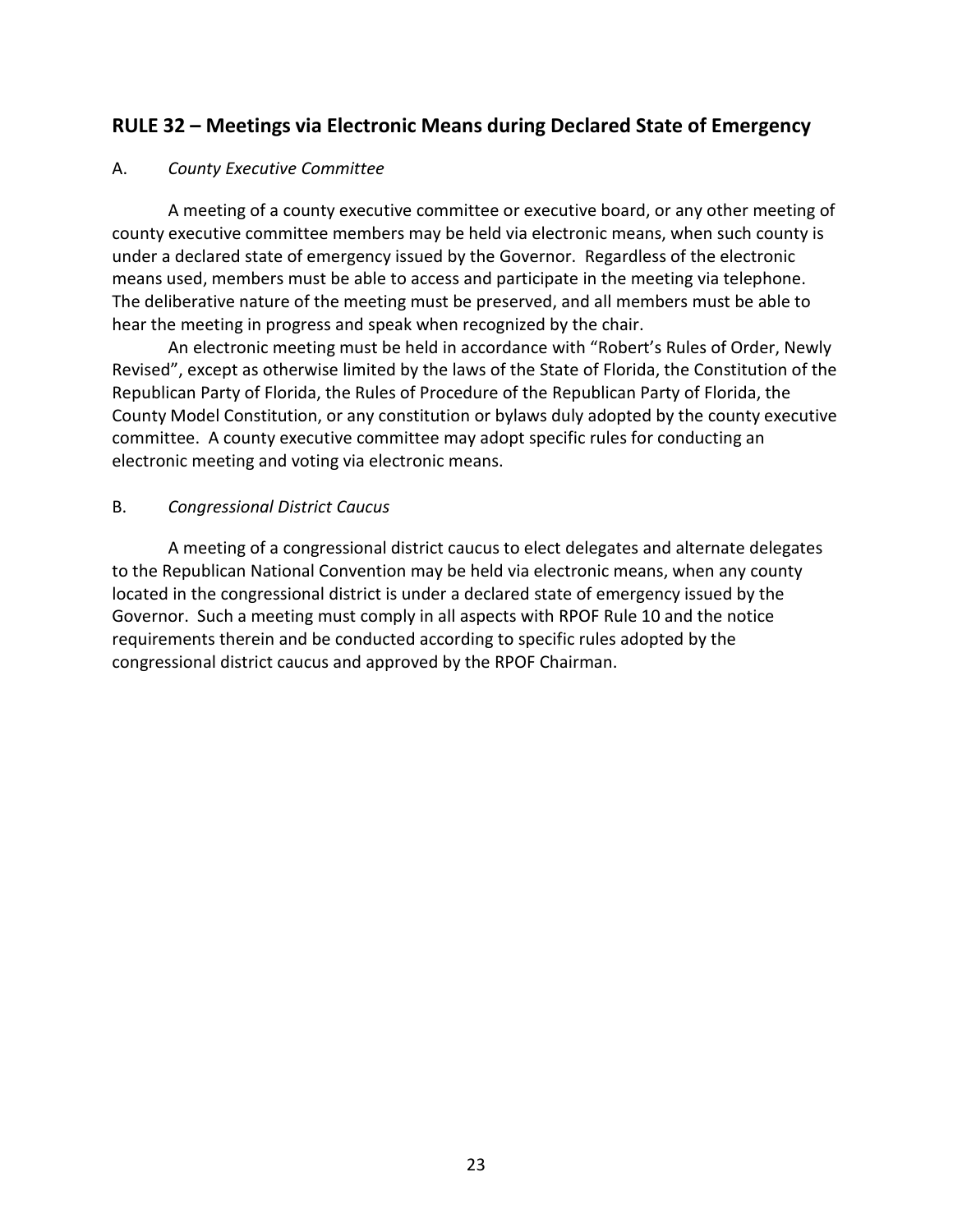## **APPENDIX A REPUBLICAN PARTY OF FLORIDA WHISTLEBLOWER POLICY**

The Republican Party of Florida ("RPOF"), consistent with its commitment to maintain the highest standards of ethics, integrity, and compliance with the law has established this Policy governing the handling of Whistleblower claims. This Whistleblower policy applies to all RPOF officers, employees, members of the State Republican Executive Committee ("REC"), and contractors.

It is the policy of RPOF to investigate and appropriately respond to claims, complaints and allegations of RPOF employees, officers, REC members and contractors regarding any failure by RPOF to meet its legal and ethical obligations. A "Whistleblower" is any individual who notifies RPOF management of a claim, complaint or allegation of any failure to meet applicable legal or ethical obligations, such as the types of allegations in the list following below. No adverse action should be taken against an RPOF Whistleblower employee in retaliation for any actions taken by the employee consistent with this Policy in reporting a suspected violation of law or RPOF policy, so long as the Whistleblower employee reasonably believed the information reported to be accurate. The following list of possible subjects of Whistleblower reports is not exhaustive or intended to limit the scope of this Policy.

- Unlawful conduct, practices or activities.
- Violations of any RPOF policy.
- Inappropriate use of RPOF funds or other resources.
- Misappropriation, falsification, alteration or destruction of RPOF records.
- Conduct, practices or activities that are inconsistent with generally accepted accounting principles.

#### **Reporting Responsibilities**

RPOF employees, officers, REC members, or contractors suspecting legal or policy violations must report such information to their supervisors, or if it is impractical or inappropriate to notify the supervisor, the information should be reported to the Executive Director, General Counsel or Chairman of the Audit Committee as appropriate. Reports of suspected impropriety should be forwarded by the supervisor or other officer or employee to the General Counsel who shall receive the information and endeavor to keep the information and identity of the source confidential, except in such instances where the General Counsel has a legal, ethical or fiduciary duty to inform others. Any party who has reason to believe that a serious breach of law or policy has occurred, shall retain all documents or other items that may be relevant to an investigation.